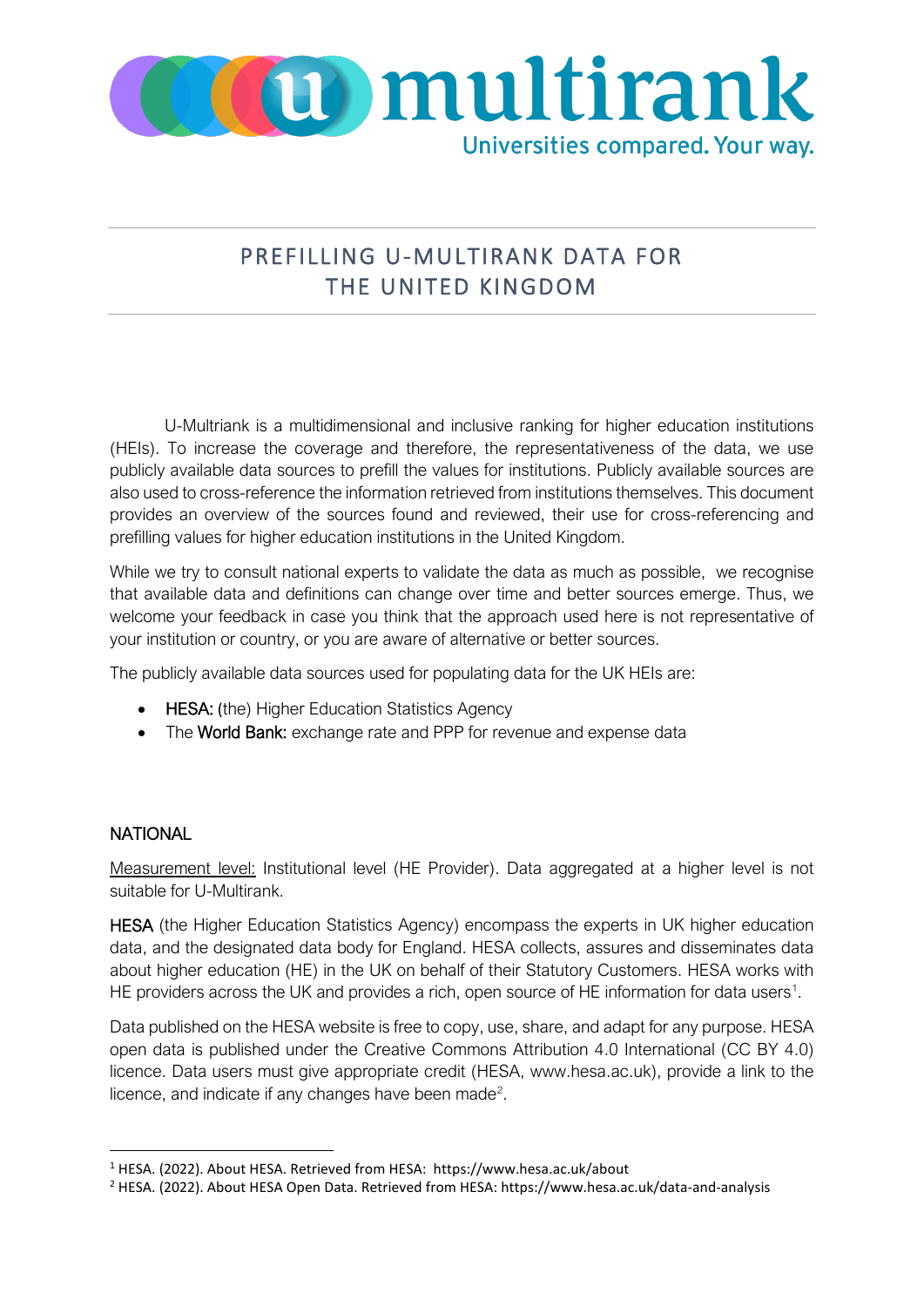

Data obtained for U-Multirank:

- Student data (e.g. enrolment, new entrants, graduate, international student data)
- Academic staff data (e.g. academic staff employed(FTE/HC), female academic staff employ)
- Financial data (e.g. revenue data, including external revenue sources and expense categories)
- Start-up data

U-Multirank is based on a 3-year average with a two-year time lag. Thus, U-Multirank 2022 will contain 2018-2020 data. For 2022 U-Multirank ranking we will use HESA data for 2018 (201819 data released on January 2020), 2019 (2019/20 data released on January 2021) 2020 (2020/21 data).

## INTERNATIONAL SOURCES

Measurement level: Institutional level except for exchange rate and PPP, which is required on a country level.

(the) World Bank provides financial and technical assistance to developing countries. At the World Bank, the Development Data Group coordinates statistical and data work and maintains a number of macro, financial and sector databases. The World Bank's data bank contains a large array of publicly available data<sup>[3](#page-1-0)</sup>, including exchange rate and PPP data.

Data obtained:

• Data on exchange rates and PPP rates to convert and compare revenue and expense data.

<span id="page-1-0"></span><sup>3</sup> World Bank. (2019). The Wolrd Bank Data. Retrieved from the World Bank: https://data.worldbank.org/about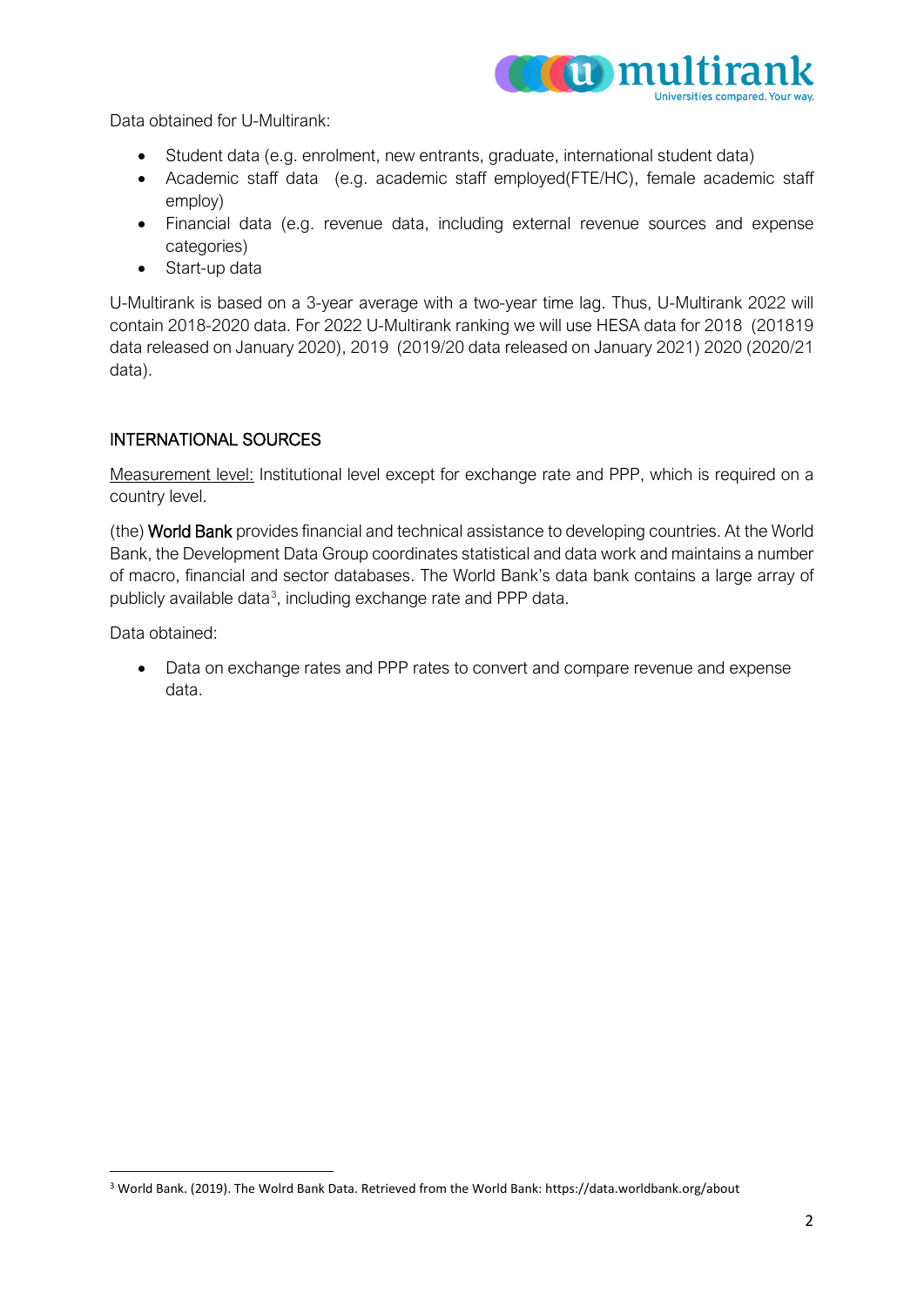

## APPENDIX

| <b>U-Multirank</b> | Data element               | <b>Mapped element</b>                                    |  |
|--------------------|----------------------------|----------------------------------------------------------|--|
| Question           |                            |                                                          |  |
| Q1: Name           | Legal name of the          |                                                          |  |
|                    | institution                |                                                          |  |
|                    | English name to appear in  |                                                          |  |
|                    | U-Multirank                |                                                          |  |
| Q2: General        | Type of institution:       |                                                          |  |
| characteristics    |                            |                                                          |  |
|                    | Public/ private character: | WHED                                                     |  |
|                    | Foundation year of         | WHED                                                     |  |
|                    | current institution:       |                                                          |  |
| Q3: Contact        | Contact person first       |                                                          |  |
|                    | name:                      |                                                          |  |
|                    | Contact person last        | Institution website                                      |  |
|                    | name:                      |                                                          |  |
|                    | Position / Unit:           | Institution website                                      |  |
|                    | E-mail                     | Institution website                                      |  |
| Q5: Students       | Students enrolled          |                                                          |  |
|                    |                            | HESA data; last updated January 19<br>source:            |  |
|                    |                            | (Creative Commons Attribution 4.0 International Licence) |  |
|                    |                            | 2018-2020 table-1.csv<br>table:                          |  |
|                    |                            |                                                          |  |
|                    |                            | <b>UKPRN</b><br>variables:                               |  |
|                    |                            | First year marker                                        |  |
|                    |                            | Level of study                                           |  |
|                    |                            | Mode of study                                            |  |
|                    |                            | Region of HE provider                                    |  |
|                    |                            | Country of HE provider                                   |  |
|                    |                            | Category marker                                          |  |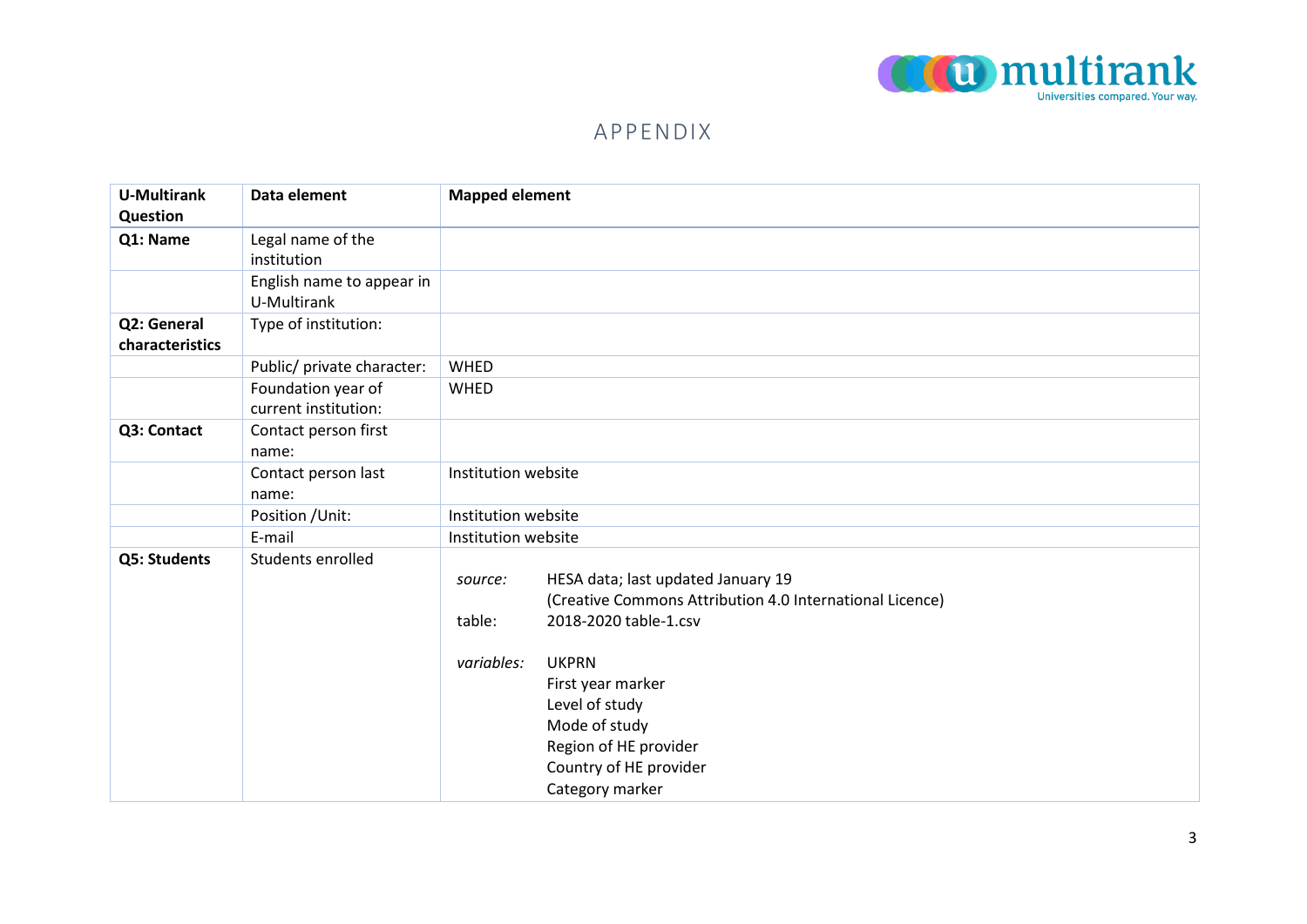

| <b>U-Multirank</b><br>Question | Data element             | <b>Mapped element</b>                                                                                                                                                                                                                                                                                                                          |  |
|--------------------------------|--------------------------|------------------------------------------------------------------------------------------------------------------------------------------------------------------------------------------------------------------------------------------------------------------------------------------------------------------------------------------------|--|
|                                |                          | Academic Year                                                                                                                                                                                                                                                                                                                                  |  |
|                                |                          | filters:<br>First year marker=All,<br>Level of study=All,<br>Mode of study=All,<br>Region of HE provider=All,<br>Country of HE provider=All,<br>Category marker=Total,<br>Academic Year=2018/19,<br>Academic Year=2019/20,<br>Academic Year=2020/21                                                                                            |  |
|                                |                          | Total number of students per institution(by UKPRN code) for academic year 2018/19<br>function:<br>Total number of students per institution(by UKPRN code) for academic year 2019/20<br>Total number of students per institution(by UKPRN code) for academic year 2020/21<br>link:<br>https://www.hesa.ac.uk/data-and-analysis/students/table-1 |  |
|                                | Female students enrolled | HESA data; last updated January 19<br>source:<br>(Creative Commons Attribution 4.0 International Licence)<br>2018-2020 table-1.csv<br>table:<br>variables:<br><b>UKPRN</b><br>First year marker<br>Level of study<br>Mode of study<br>Region of HE provider<br>Country of HE provider                                                          |  |
|                                |                          | Category marker                                                                                                                                                                                                                                                                                                                                |  |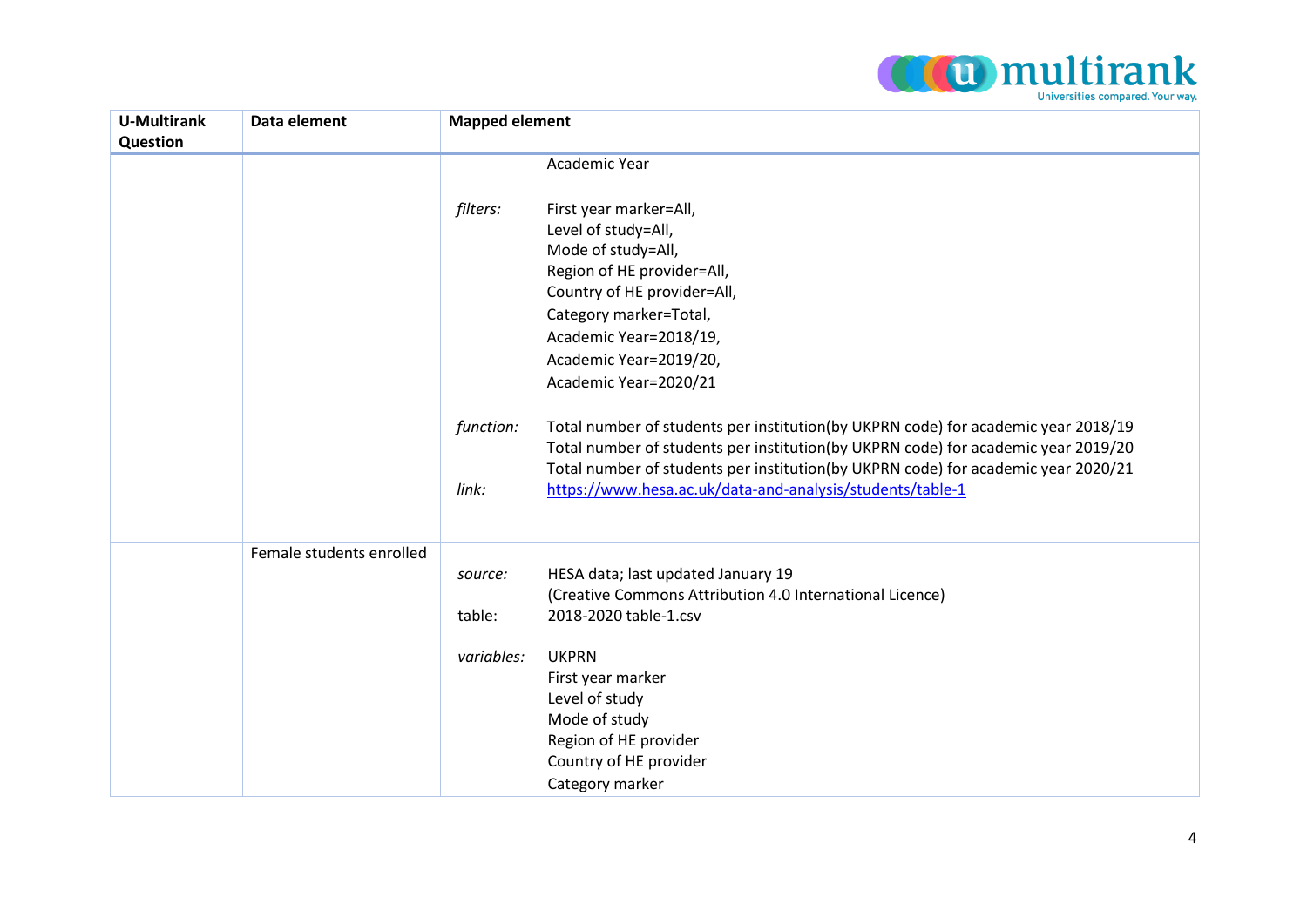

| <b>U-Multirank</b>   | Data element           | <b>Mapped element</b> |                                                                                             |
|----------------------|------------------------|-----------------------|---------------------------------------------------------------------------------------------|
| Question             |                        |                       |                                                                                             |
|                      |                        |                       | Category                                                                                    |
|                      |                        |                       | Academic Year                                                                               |
|                      |                        |                       |                                                                                             |
|                      |                        | filters:              | First year marker=All,                                                                      |
|                      |                        |                       | Level of study=All,                                                                         |
|                      |                        |                       | Mode of study=All,                                                                          |
|                      |                        |                       | Region of HE provider=All,                                                                  |
|                      |                        |                       | Country of HE provider=All,                                                                 |
|                      |                        |                       | Category marker=Sex,                                                                        |
|                      |                        |                       | Category=Female                                                                             |
|                      |                        |                       | Academic Year=2018/19,                                                                      |
|                      |                        |                       | Academic Year=2019/20,                                                                      |
|                      |                        |                       | Academic Year=2020/21                                                                       |
|                      |                        |                       |                                                                                             |
|                      |                        | function:             | Total number of female students per institution(by UKPRN code) for academic year<br>2018/19 |
|                      |                        |                       | Total number of female students per institution(by UKPRN code) for academic year<br>2019/20 |
|                      |                        |                       | Total number of female students per institution(by UKPRN code) for academic year<br>2020/21 |
|                      |                        | link:                 | https://www.hesa.ac.uk/data-and-analysis/students/table-1                                   |
|                      |                        |                       |                                                                                             |
|                      |                        |                       |                                                                                             |
|                      |                        |                       |                                                                                             |
| Q6:                  | Foreign degree seeking |                       |                                                                                             |
| <b>International</b> | students               | source:               | HESA data; last updated January 19                                                          |
| students             |                        |                       | (Creative Commons Attribution 4.0 International Licence)                                    |
|                      |                        | table:                | 2018-2020 table-1.csv                                                                       |
|                      |                        |                       |                                                                                             |
|                      |                        | variables:            | <b>UKPRN</b>                                                                                |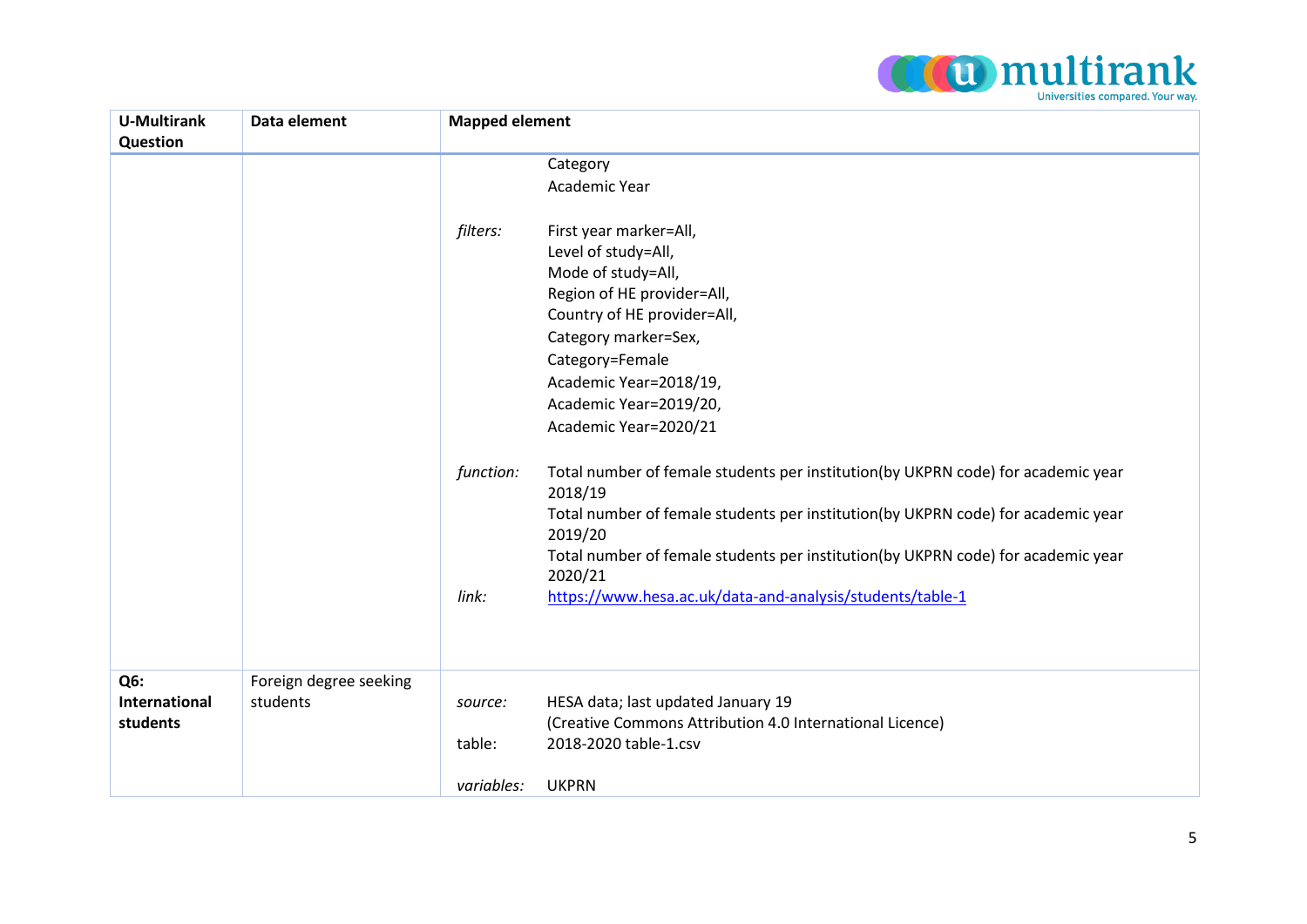

| <b>U-Multirank</b><br>Question | Data element | <b>Mapped element</b>                                                                                                                                                                                                                                                                                                                                                                                              |
|--------------------------------|--------------|--------------------------------------------------------------------------------------------------------------------------------------------------------------------------------------------------------------------------------------------------------------------------------------------------------------------------------------------------------------------------------------------------------------------|
|                                |              | First year marker<br>Level of study<br>Mode of study<br>Region of HE provider<br>Country of HE provider<br>Category marker<br>Category<br>Academic Year<br>filters:<br>First year marker=All,<br>Level of study=All,<br>Mode of study=All,<br>Region of HE provider=All,<br>Country of HE provider=All,<br>Category marker=Domicile,<br>Category=Total Non-UK,<br>Academic Year=2018/19,<br>Academic Year=2019/20, |
|                                |              | Academic Year=2020/21<br>Total number of foreign students per institution(by UKPRN code) for academic year<br>function:<br>2018/19<br>Total number of foreign students per institution(by UKPRN code) for academic year<br>2019/20<br>Total number of foreign students per institution(by UKPRN code) for academic year<br>2020/21<br>https://www.hesa.ac.uk/data-and-analysis/students/table-1<br>link:           |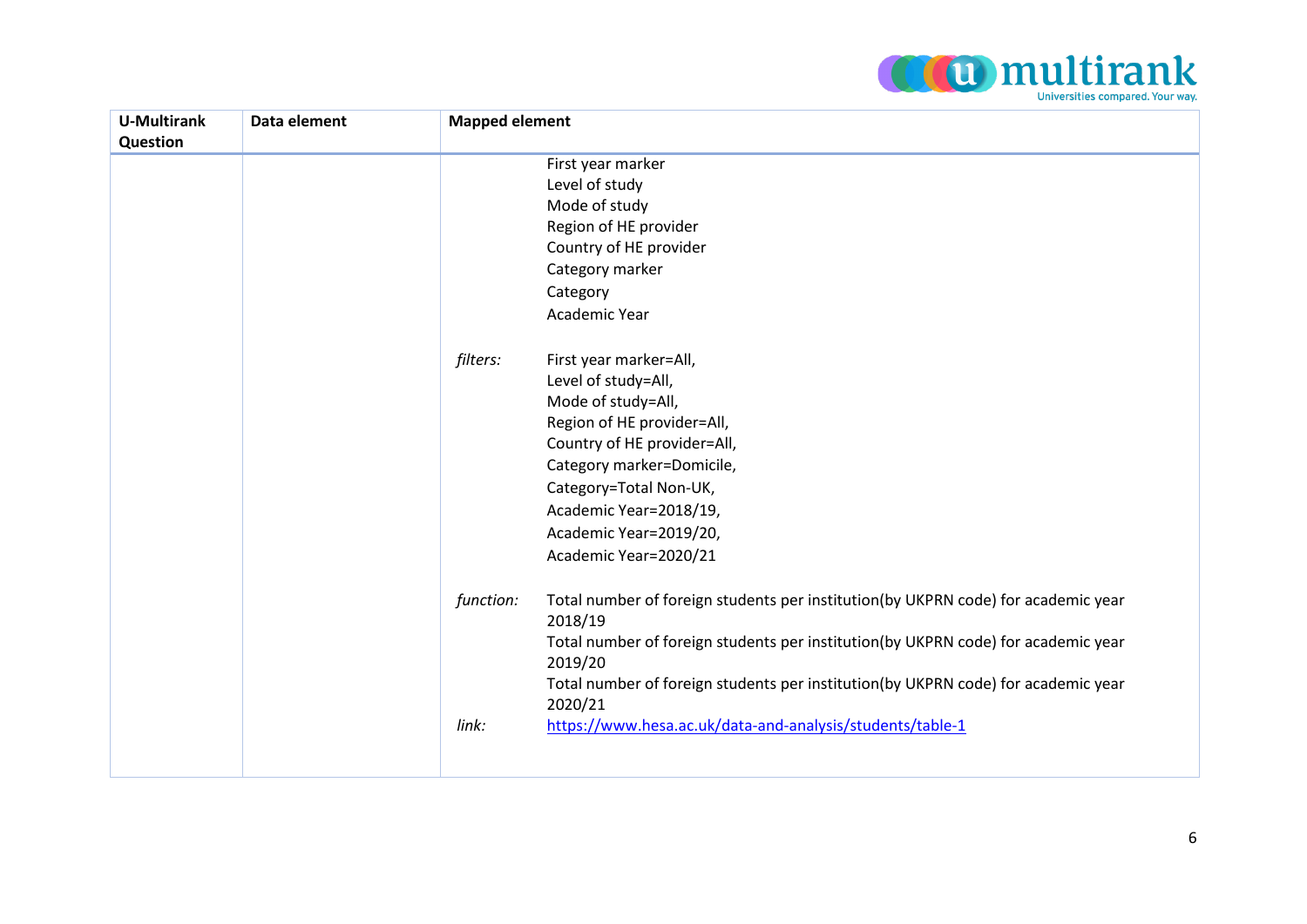

| <b>U-Multirank</b>  | Data element                    | <b>Mapped element</b>                                                                                                                                                                                                                                                                                                                               |  |
|---------------------|---------------------------------|-----------------------------------------------------------------------------------------------------------------------------------------------------------------------------------------------------------------------------------------------------------------------------------------------------------------------------------------------------|--|
| Question            | New entrants enrolled in        |                                                                                                                                                                                                                                                                                                                                                     |  |
| Q7: New<br>entrants | 1st year bachelor<br>programmes | HESA data; last updated January 19<br>source:<br>(Creative Commons Attribution 4.0 International Licence)<br>2018-2020 table-1.csv<br>table:                                                                                                                                                                                                        |  |
|                     |                                 | variables:<br><b>UKPRN</b><br>First year marker<br>Level of study<br>Mode of study<br>Region of HE provider<br>Country of HE provider<br>Category marker<br>Academic Year                                                                                                                                                                           |  |
|                     |                                 | filters:<br>First year marker= First year,<br>Level of study= First degree,<br>Mode of study= Full-time,<br>Region of HE provider=All,<br>Country of HE provider=All,<br>Category marker=Total,<br>Academic Year=2018/19,<br>Academic Year=2019/20,<br>Academic Year=2020/21                                                                        |  |
|                     |                                 | function:<br>New full-time entrants into Bachelors programs per institution(by UKPRN code) for<br>academic year 2018/19<br>New full-time entrants into Bachelors programs per institution(by UKPRN code) for<br>academic year 2019/20<br>New full-time entrants into Bachelors programs per institution(by UKPRN code) for<br>academic year 2020/21 |  |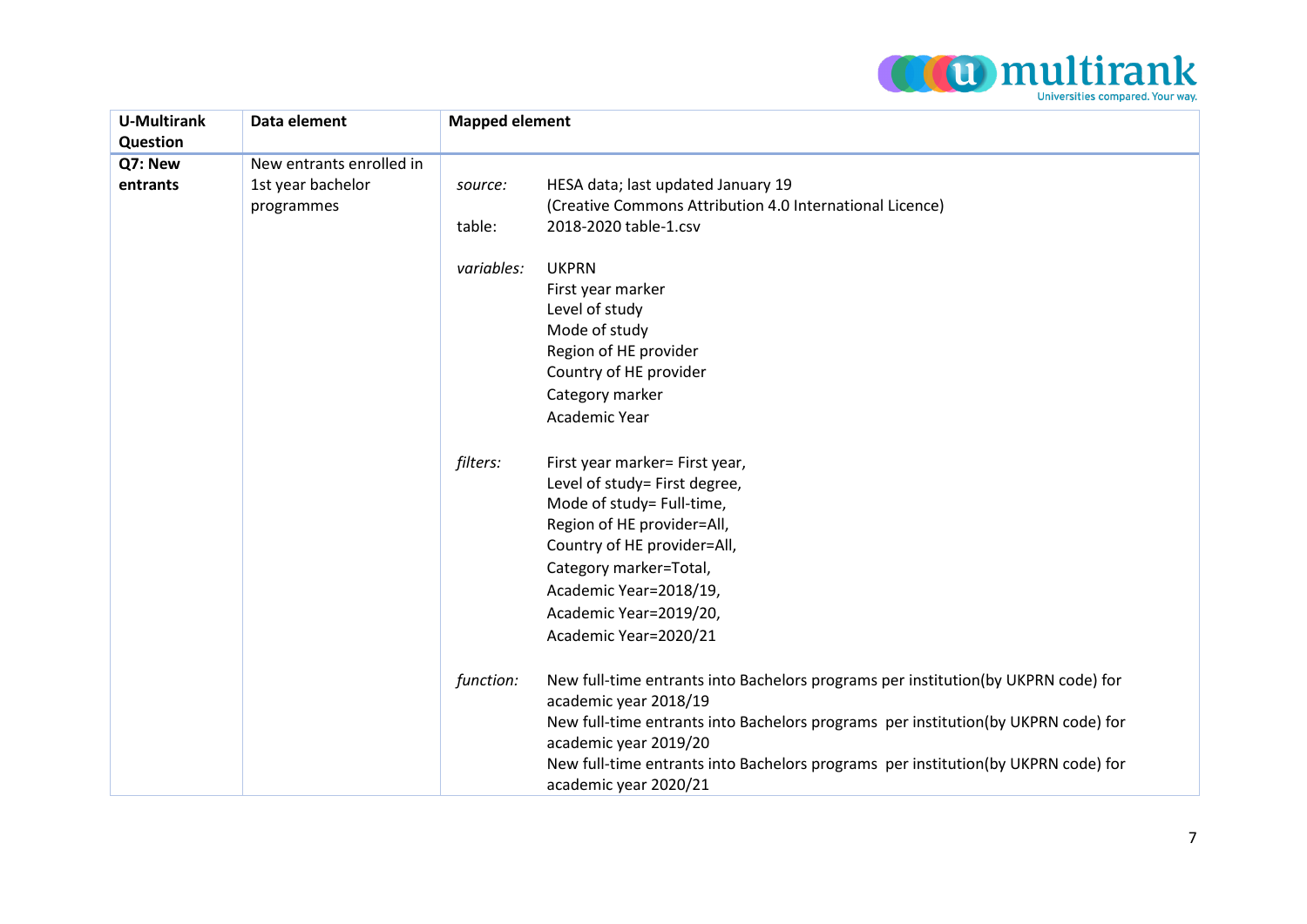

| <b>U-Multirank</b> | Data element             | <b>Mapped element</b> |                                                                                                            |
|--------------------|--------------------------|-----------------------|------------------------------------------------------------------------------------------------------------|
| Question           |                          |                       |                                                                                                            |
|                    |                          | link:                 | https://www.hesa.ac.uk/data-and-analysis/students/table-1                                                  |
|                    | New entrants enrolled in |                       |                                                                                                            |
|                    | 1st year bachelor        | source:               | HESA data; last updated January 19                                                                         |
|                    | parttime programmes      |                       | (Creative Commons Attribution 4.0 International Licence)                                                   |
|                    |                          | table:                | 2018-2020 table-1.csv                                                                                      |
|                    |                          | variables:            | <b>UKPRN</b>                                                                                               |
|                    |                          |                       | First year marker                                                                                          |
|                    |                          |                       | Level of study                                                                                             |
|                    |                          |                       | Mode of study                                                                                              |
|                    |                          |                       | Region of HE provider                                                                                      |
|                    |                          |                       | Country of HE provider                                                                                     |
|                    |                          |                       | Category marker                                                                                            |
|                    |                          |                       | Academic Year                                                                                              |
|                    |                          | filters:              | First year marker= First year,                                                                             |
|                    |                          |                       | Level of study= First degree,                                                                              |
|                    |                          |                       | Mode of study= Part-time,                                                                                  |
|                    |                          |                       | Region of HE provider=All,                                                                                 |
|                    |                          |                       | Country of HE provider=All,                                                                                |
|                    |                          |                       | Category marker=Total,                                                                                     |
|                    |                          |                       | Academic Year=2018/19,                                                                                     |
|                    |                          |                       | Academic Year=2019/20                                                                                      |
|                    |                          |                       | Academic Year=2020/21                                                                                      |
|                    |                          |                       |                                                                                                            |
|                    |                          | function:             | New part-time entrants into Bachelors programs per institution(by UKPRN code) for                          |
|                    |                          |                       | academic year 2018/19                                                                                      |
|                    |                          |                       | New part-time entrants into Bachelors programs per institution(by UKPRN code) for<br>academic year 2019/20 |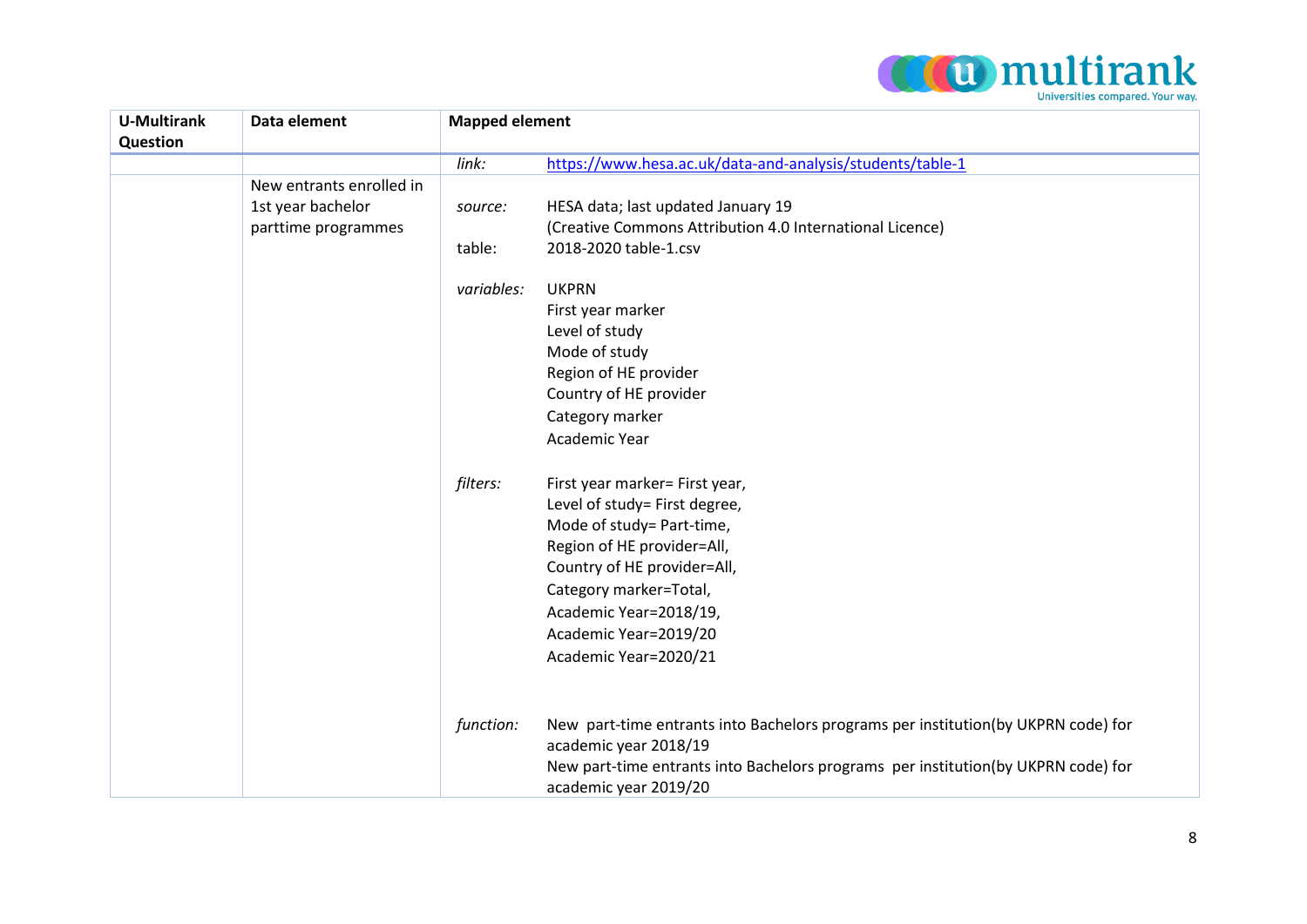

| <b>U-Multirank</b> | Data element             | <b>Mapped element</b> |                                                                                                            |
|--------------------|--------------------------|-----------------------|------------------------------------------------------------------------------------------------------------|
| Question           |                          |                       |                                                                                                            |
|                    |                          |                       | New part-time entrants into Bachelors programs per institution(by UKPRN code) for<br>academic year 2020/21 |
|                    |                          | link:                 | https://www.hesa.ac.uk/data-and-analysis/students/table-1                                                  |
|                    | New entrants enrolled in |                       |                                                                                                            |
|                    | 1st year master          | source:               | HESA data; last updated January 19                                                                         |
|                    | programmes               |                       | (Creative Commons Attribution 4.0 International Licence)                                                   |
|                    |                          | table:                | 2018-2020 table-1.csv                                                                                      |
|                    |                          | variables:            | <b>UKPRN</b>                                                                                               |
|                    |                          |                       | First year marker                                                                                          |
|                    |                          |                       | Level of study                                                                                             |
|                    |                          |                       | Mode of study                                                                                              |
|                    |                          |                       | Region of HE provider                                                                                      |
|                    |                          |                       | Country of HE provider                                                                                     |
|                    |                          |                       | Category marker                                                                                            |
|                    |                          |                       | Academic Year                                                                                              |
|                    |                          | filters:              | First year marker= First year,                                                                             |
|                    |                          |                       | Level of study=Postgraduate (taught),                                                                      |
|                    |                          |                       | Mode of study=Full-time,                                                                                   |
|                    |                          |                       | Region of HE provider=All,                                                                                 |
|                    |                          |                       | Country of HE provider=All,                                                                                |
|                    |                          |                       | Category marker=Total,                                                                                     |
|                    |                          |                       | Academic Year=2018/19,                                                                                     |
|                    |                          |                       | Academic Year=2019/20,                                                                                     |
|                    |                          |                       | Academic Year=2020/21                                                                                      |
|                    |                          |                       |                                                                                                            |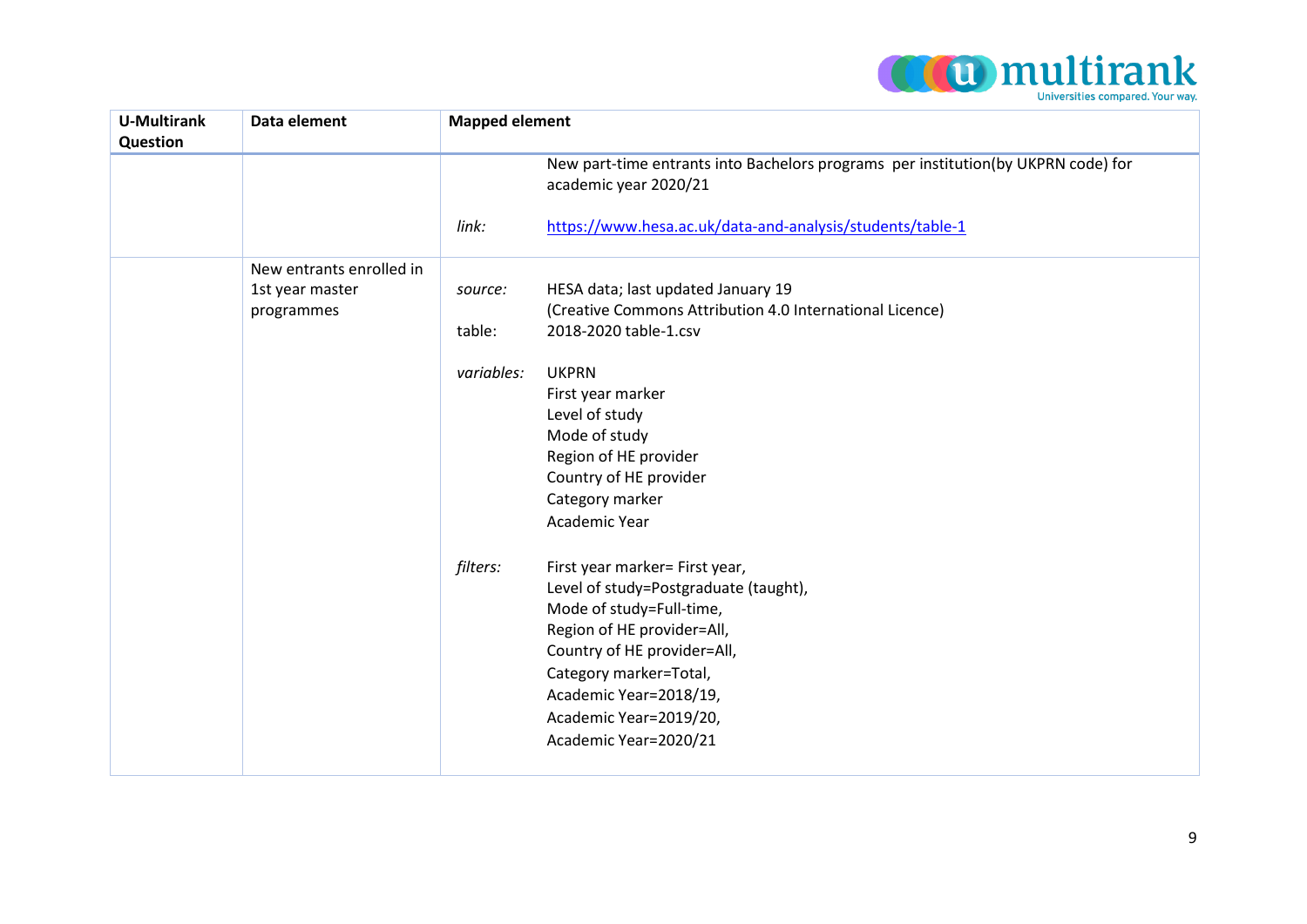

| <b>U-Multirank</b><br>Question | Data element                                                       | <b>Mapped element</b>                                                                                                                                                                                                                                                                                                                                                                                               |  |
|--------------------------------|--------------------------------------------------------------------|---------------------------------------------------------------------------------------------------------------------------------------------------------------------------------------------------------------------------------------------------------------------------------------------------------------------------------------------------------------------------------------------------------------------|--|
|                                |                                                                    | New full-time entrants into Masters programs per institution(by UKPRN code) for<br>function:<br>academic year 2018/19<br>New full-time entrants into Masters programs per institution(by UKPRN code) for<br>academic year 2019/20<br>New full-time entrants into Masters programs per institution(by UKPRN code) for<br>academic year 2020/21<br>https://www.hesa.ac.uk/data-and-analysis/students/table-1<br>link: |  |
|                                | New entrants enrolled in<br>1st year master parttime<br>programmes | HESA data; last updated January 19<br>source:<br>(Creative Commons Attribution 4.0 International Licence)<br>table:<br>2018-2020 table-1.csv<br>variables:<br><b>UKPRN</b><br>First year marker<br>Level of study<br>Mode of study<br>Region of HE provider<br>Country of HE provider<br>Category marker<br>Academic Year<br>filters:<br>First year marker= First year,<br>Level of study=Postgraduate (taught),    |  |
|                                |                                                                    | Mode of study=Part-time,                                                                                                                                                                                                                                                                                                                                                                                            |  |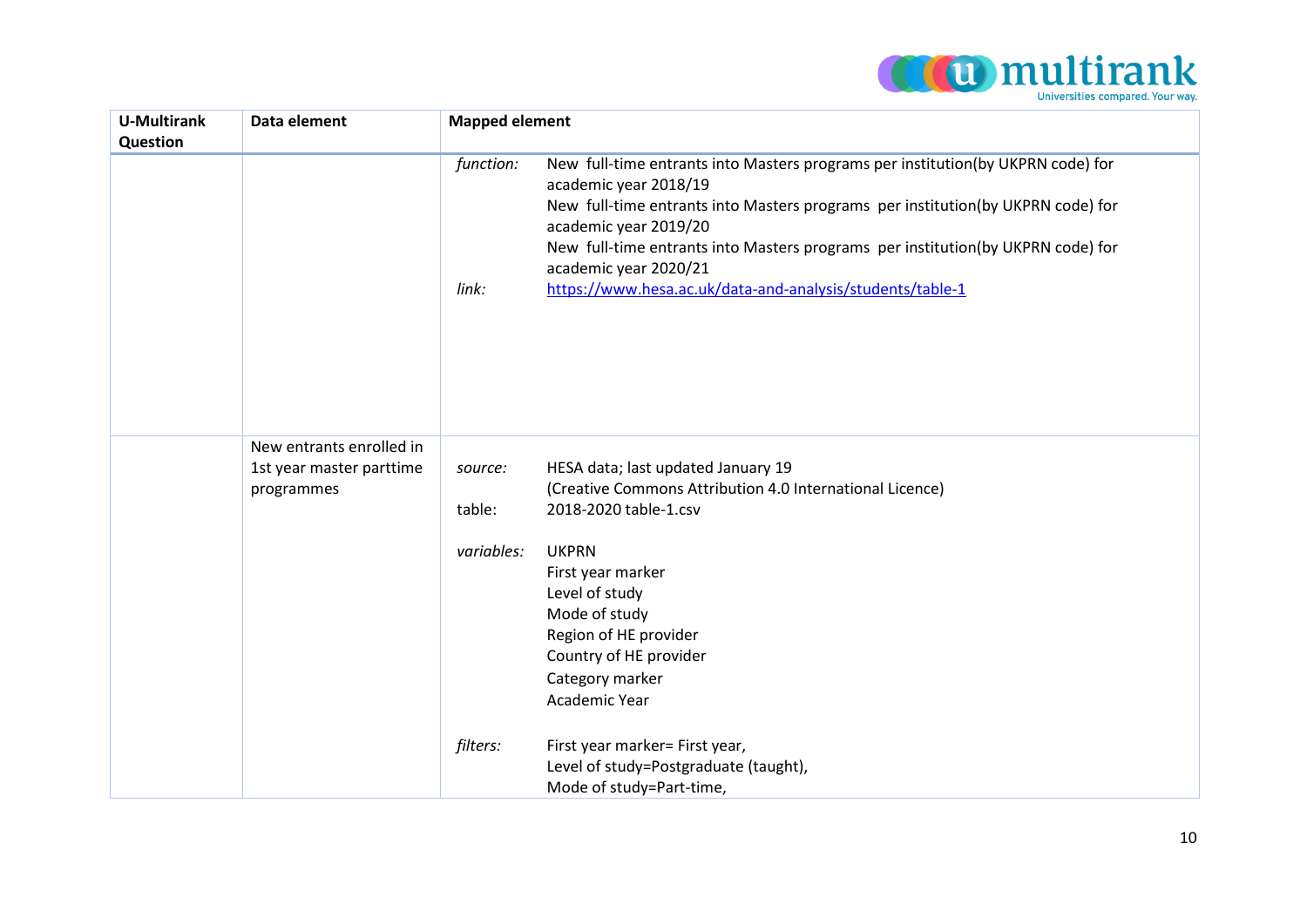

| <b>U-Multirank</b><br>Question | Data element | <b>Mapped element</b>                                                                                    |
|--------------------------------|--------------|----------------------------------------------------------------------------------------------------------|
|                                |              | Region of HE provider=All,                                                                               |
|                                |              | Country of HE provider=All,                                                                              |
|                                |              | Category marker=Total,                                                                                   |
|                                |              | Academic Year=2018/19,                                                                                   |
|                                |              | Academic Year=2019/20,                                                                                   |
|                                |              | Academic Year=2020/21                                                                                    |
|                                |              |                                                                                                          |
|                                |              | function:<br>New part-time entrants into Masters programs per institution(by UKPRN code) for             |
|                                |              | academic year 2018/19                                                                                    |
|                                |              | New part-time entrants into Masters programs per institution(by UKPRN code) for<br>academic year 2019/20 |
|                                |              | New part-time entrants into Masters programs per institution(by UKPRN code) for                          |
|                                |              | academic year 2020/21                                                                                    |
|                                |              | https://www.hesa.ac.uk/data-and-analysis/students/table-1<br>link:                                       |
| Q9: Graduates                  | Short degree |                                                                                                          |
|                                |              | HESA data;<br>source:                                                                                    |
|                                |              | (Creative Commons Attribution 4.0 International Licence)                                                 |
|                                |              | table:<br>https://www.hesa.ac.uk/data-and-analysis/students/table-16                                     |
|                                |              | <b>UKPRN</b><br>variables:                                                                               |
|                                |              | Region of HE provider                                                                                    |
|                                |              | Country of HE provider                                                                                   |
|                                |              | <b>Qualification Classification marker</b>                                                               |
|                                |              | Level of qualification Degree classification                                                             |
|                                |              | Academic Year                                                                                            |
|                                |              | filters:<br>Region of HE provider=All,                                                                   |
|                                |              | Country of HE provider=All,                                                                              |
|                                |              | Qualification Classification marker=Level of qualification,                                              |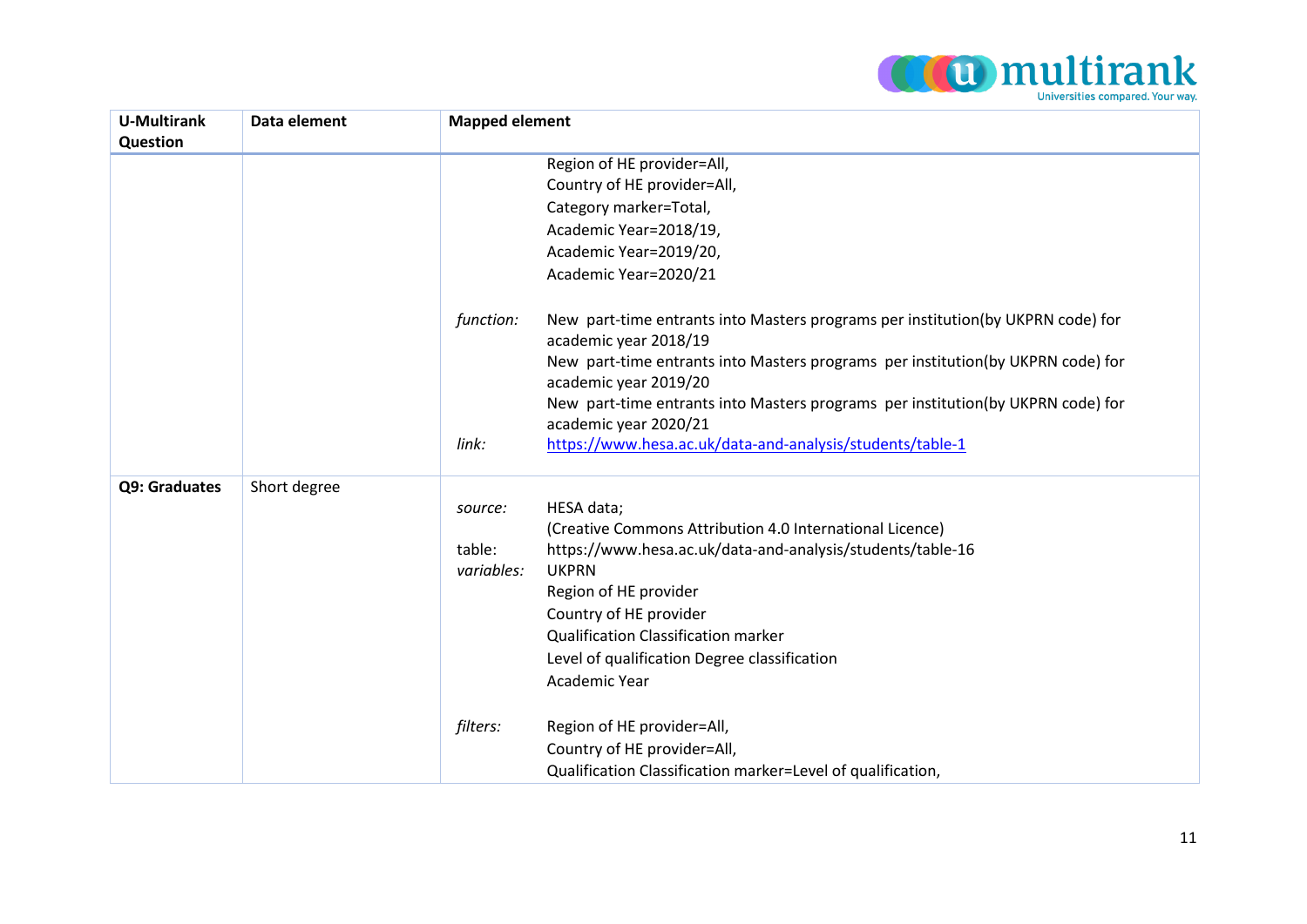

| <b>U-Multirank</b><br>Question | Data element | <b>Mapped element</b> |                                                                                                                                                                                                                                                       |
|--------------------------------|--------------|-----------------------|-------------------------------------------------------------------------------------------------------------------------------------------------------------------------------------------------------------------------------------------------------|
|                                |              |                       | Level of qualification Degree classification=Other undergraduate, Level of qualification<br>Degree classification=Foundation degree, Level of qualification Degree                                                                                    |
|                                |              |                       | classification=HNC/HND,                                                                                                                                                                                                                               |
|                                |              | function:             | Short-degree graduates per institution(by UKPRN code) for academic year 2018/19<br>Short-degree graduates per institution(by UKPRN code) for academic year 2019/20<br>Short-degree graduates per institution(by UKPRN code) for academic year 2020/21 |
|                                |              |                       |                                                                                                                                                                                                                                                       |
|                                | Bachelor     |                       |                                                                                                                                                                                                                                                       |
|                                |              | source:               | <b>HESA</b> data                                                                                                                                                                                                                                      |
|                                |              | table:                | (Creative Commons Attribution 4.0 International Licence)<br>https://www.hesa.ac.uk/data-and-analysis/students/table-16                                                                                                                                |
|                                |              | variables:            | <b>UKPRN</b>                                                                                                                                                                                                                                          |
|                                |              |                       | Region of HE provider                                                                                                                                                                                                                                 |
|                                |              |                       | Country of HE provider                                                                                                                                                                                                                                |
|                                |              |                       | <b>Qualification Classification marker</b>                                                                                                                                                                                                            |
|                                |              |                       | Level of qualification Degree classification                                                                                                                                                                                                          |
|                                |              |                       | Academic Year                                                                                                                                                                                                                                         |
|                                |              | filters:              | Region of HE provider=All,                                                                                                                                                                                                                            |
|                                |              |                       | Country of HE provider=All,                                                                                                                                                                                                                           |
|                                |              |                       | Qualification Classification marker=Level of qualification,                                                                                                                                                                                           |
|                                |              |                       | Level of qualification Degree classification=First degree,                                                                                                                                                                                            |
|                                |              | function:             | Bachelor graduates per institution(by UKPRN code) for academic year 2018/19                                                                                                                                                                           |
|                                |              |                       | Bachelor graduates per institution(by UKPRN code) for academic year 2019/20                                                                                                                                                                           |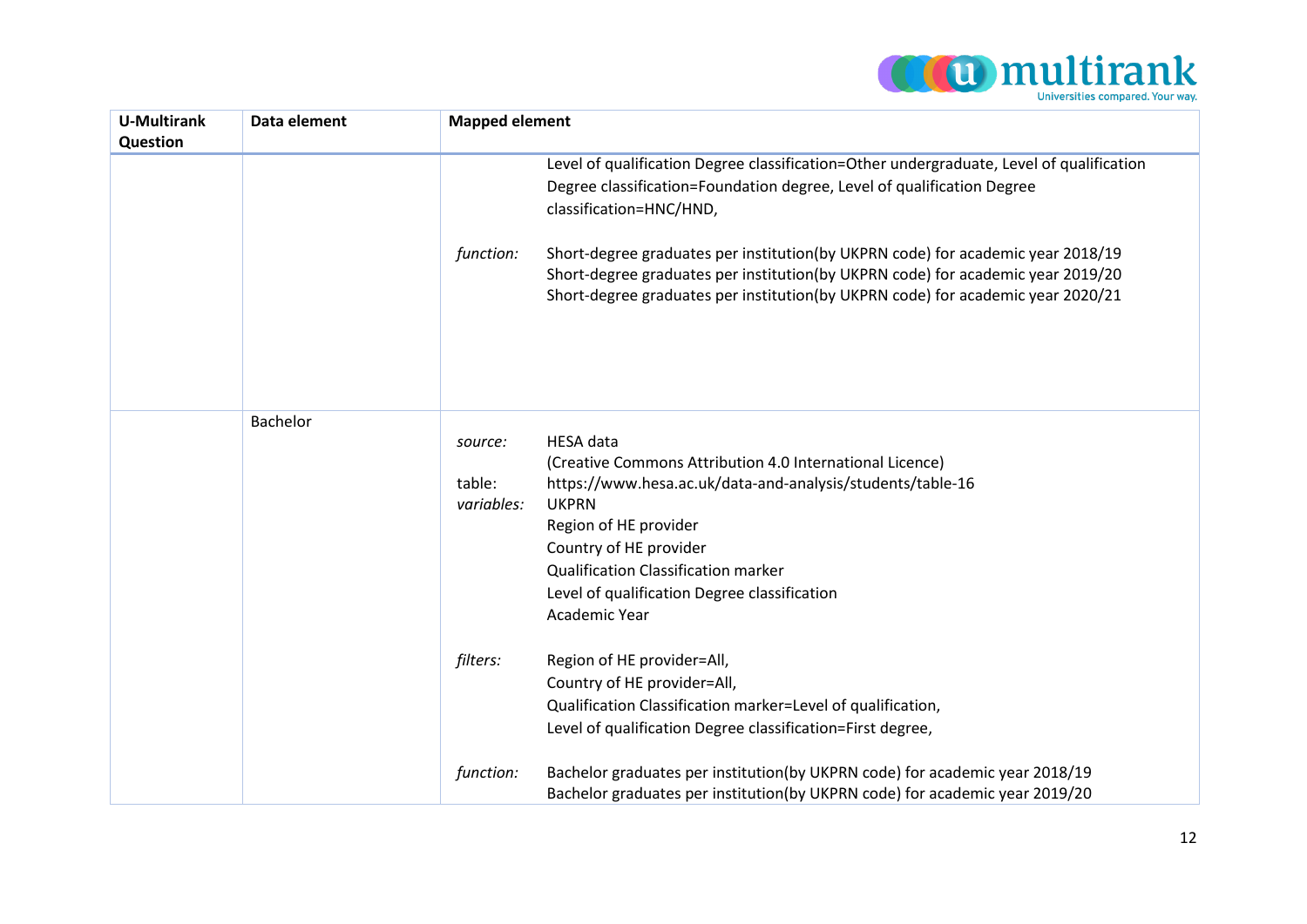

| <b>U-Multirank</b> | Data element | <b>Mapped element</b>                                                                                                                                                                                                                                                                                                                                     |
|--------------------|--------------|-----------------------------------------------------------------------------------------------------------------------------------------------------------------------------------------------------------------------------------------------------------------------------------------------------------------------------------------------------------|
| Question           |              |                                                                                                                                                                                                                                                                                                                                                           |
|                    |              | Bachelor graduates per institution(by UKPRN code) for academic year 2020/21                                                                                                                                                                                                                                                                               |
|                    | Master       |                                                                                                                                                                                                                                                                                                                                                           |
|                    |              | HESA data;<br>source:<br>(Creative Commons Attribution 4.0 International Licence)<br>https://www.hesa.ac.uk/data-and-analysis/students/table-16<br>table:<br>variables:<br><b>UKPRN</b><br>Region of HE provider<br>Country of HE provider<br><b>Qualification Classification marker</b><br>Level of qualification Degree classification<br>Academic Year |
|                    |              | filters:<br>Region of HE provider=All,<br>Country of HE provider=All,<br>Qualification Classification marker=Level of qualification,<br>Level of qualification Degree classification=Masters taught,                                                                                                                                                      |
|                    |              | Masters graduates per institution(by UKPRN code) for academic year 2018/19<br>function:<br>Masters graduates per institution(by UKPRN code) for academic year 2019/20<br>Masters graduates per institution(by UKPRN code) for academic year 2020/21                                                                                                       |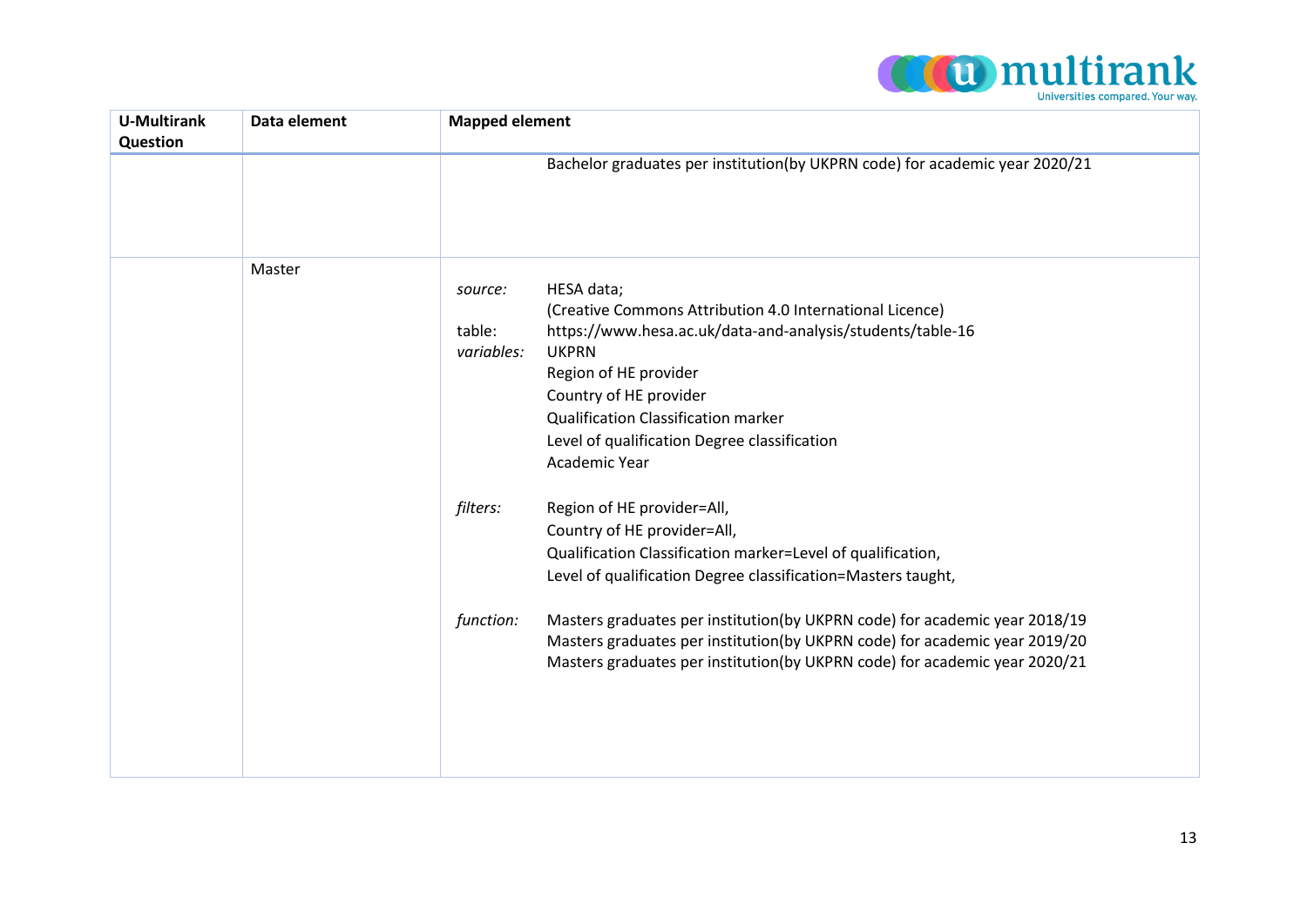

| <b>U-Multirank</b><br>Question | Data element  | <b>Mapped element</b>                                                                                                                                                                                                                                                                                                                                                                                                       |  |
|--------------------------------|---------------|-----------------------------------------------------------------------------------------------------------------------------------------------------------------------------------------------------------------------------------------------------------------------------------------------------------------------------------------------------------------------------------------------------------------------------|--|
|                                | Doctorate/Phd | HESA data;<br>source:<br>(Creative Commons Attribution 4.0 International Licence)<br>https://www.hesa.ac.uk/data-and-analysis/students/table-16<br>table:<br><b>UKPRN</b><br>variables:<br>Region of HE provider<br>Country of HE provider<br><b>Qualification Classification marker</b><br>Level of qualification Degree classification<br>Academic Year<br>filters:<br>Region of HE provider=All,                         |  |
|                                |               | Country of HE provider=All,<br>Qualification Classification marker=Level of qualification,<br>Level of qualification Degree classification=Doctorate research,<br>Doctorate graduates per institution(by UKPRN code) for academic year 2018/19<br>function:<br>Doctorate graduates per institution(by UKPRN code) for academic year 2019/20<br>Doctorate graduates per institution(by UKPRN code) for academic year 2020/21 |  |
| Q10: Graduates<br>by field     | Education     | HESA data; (Creative Commons Attribution 4.0 International Licence)<br>source:<br>https://www.hesa.ac.uk/data-and-analysis/students/table-19 (2018/19)<br>table:<br><b>UKPRN</b><br>variables:<br>Region of HE provider<br>Country of HE provider<br>Level of qualification obtained<br>Subject of study marker<br>Subject of study                                                                                         |  |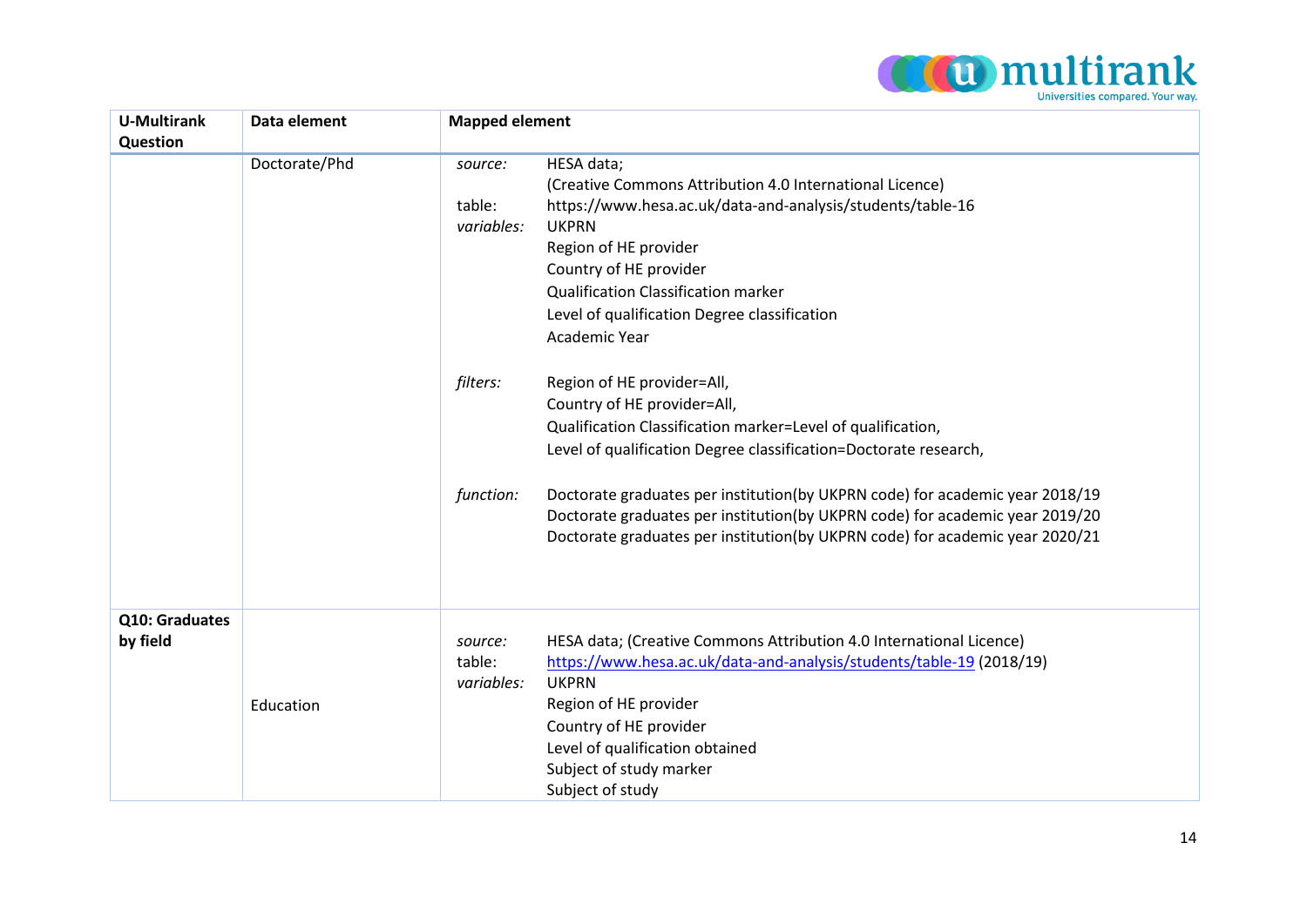

| <b>U-Multirank</b><br>Question | Data element        | <b>Mapped element</b>                                                                                                                                                                                                                                                                                                                                |  |
|--------------------------------|---------------------|------------------------------------------------------------------------------------------------------------------------------------------------------------------------------------------------------------------------------------------------------------------------------------------------------------------------------------------------------|--|
|                                |                     | Academic Year                                                                                                                                                                                                                                                                                                                                        |  |
|                                |                     | filters:<br>Region of HE provider=All,<br>Country of HE provider=All,<br>Level of qualification obtained= All,<br>Subject of study marker= Subject area,<br>Subject of study= (I) Education                                                                                                                                                          |  |
|                                |                     | Graduates per field(Education) per institution(by UKPRN code) for academic year 2018/19<br>function:                                                                                                                                                                                                                                                 |  |
|                                | Humanities and arts | HESA data; (Creative Commons Attribution 4.0 International Licence)<br>source:<br>https://www.hesa.ac.uk/data-and-analysis/students/table-19 (2018/19)<br>table:<br><b>UKPRN</b><br>variables:<br>Region of HE provider<br>Country of HE provider<br>Level of qualification obtained<br>Subject of study marker<br>Subject of study<br>Academic Year |  |
|                                |                     | filters:<br>Region of HE provider=All,<br>Country of HE provider=All,<br>Level of qualification obtained= All,<br>Subject of study marker= Subject area,<br>Subject of study= (F) Languages & (G) Historical and philosophical studies & (H) Creative<br>arts and design                                                                             |  |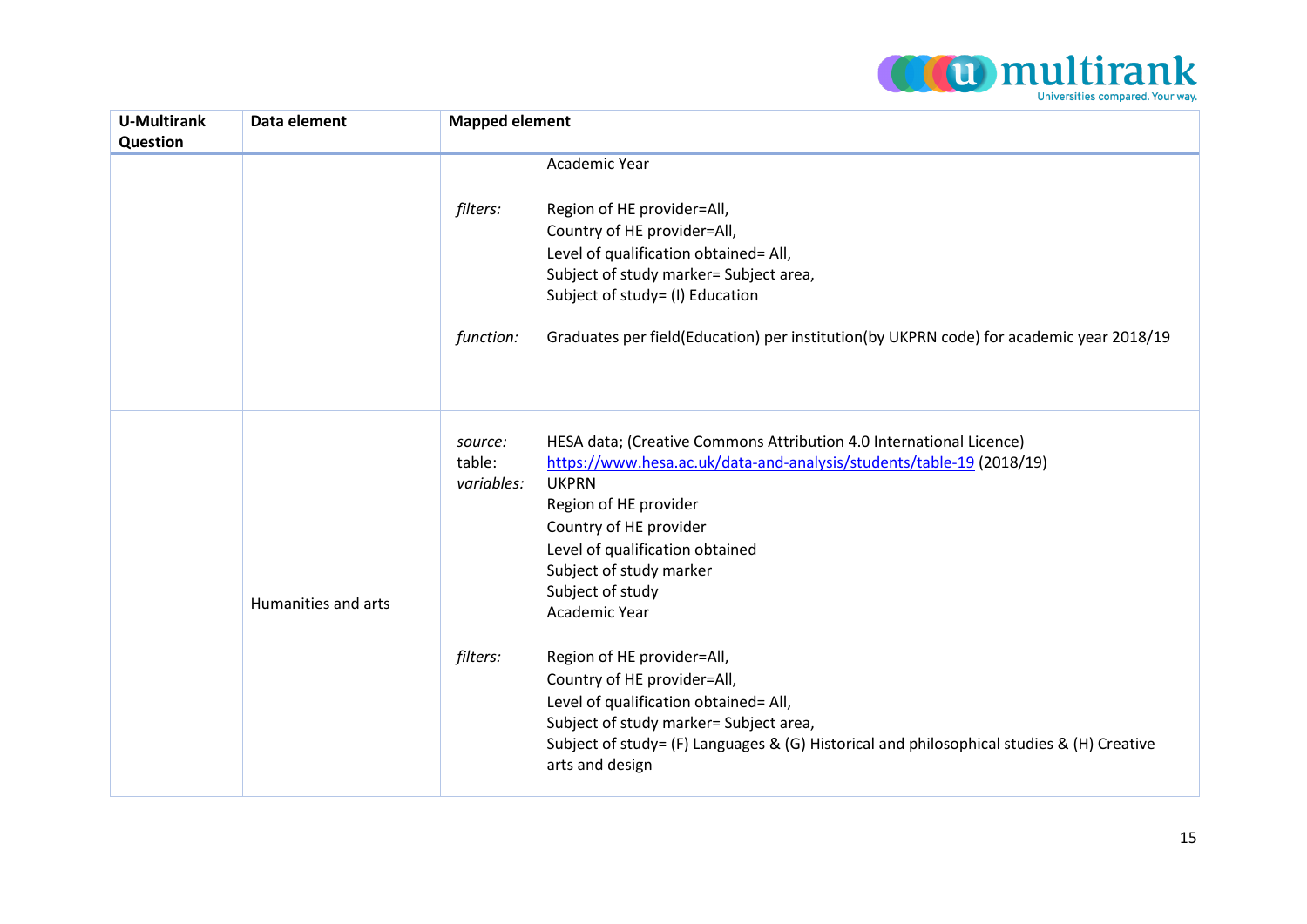

| <b>U-Multirank</b><br>Question | Data element            | <b>Mapped element</b>                                                                                                                                                                                                                                                                                                                                          |
|--------------------------------|-------------------------|----------------------------------------------------------------------------------------------------------------------------------------------------------------------------------------------------------------------------------------------------------------------------------------------------------------------------------------------------------------|
|                                |                         | Graduates per field (Humanities and arts) per institution(by UKPRN code) for academic<br>function:<br>year 2018/19                                                                                                                                                                                                                                             |
|                                |                         | HESA data;<br>source:<br>(Creative Commons Attribution 4.0 International Licence)                                                                                                                                                                                                                                                                              |
|                                | Social sciences         | https://www.hesa.ac.uk/data-and-analysis/students/table-19 (2018/19)<br>table:<br><b>UKPRN</b><br>variables:<br>Region of HE provider<br>Country of HE provider<br>Level of qualification obtained<br>Subject of study marker<br>Subject of study<br>Academic Year                                                                                             |
|                                |                         | filters:<br>Region of HE provider=All,<br>Country of HE provider=All,<br>Level of qualification obtained= All,<br>Subject of study marker= Subject area,<br>Subject of study= (B) Social studies & (E) Mass communications and documentation<br>Graduates per field (Social sciences) per institution(by UKPRN code) for academic year<br>function:<br>2018/19 |
|                                | <b>Business and law</b> | HESA data;<br>source:                                                                                                                                                                                                                                                                                                                                          |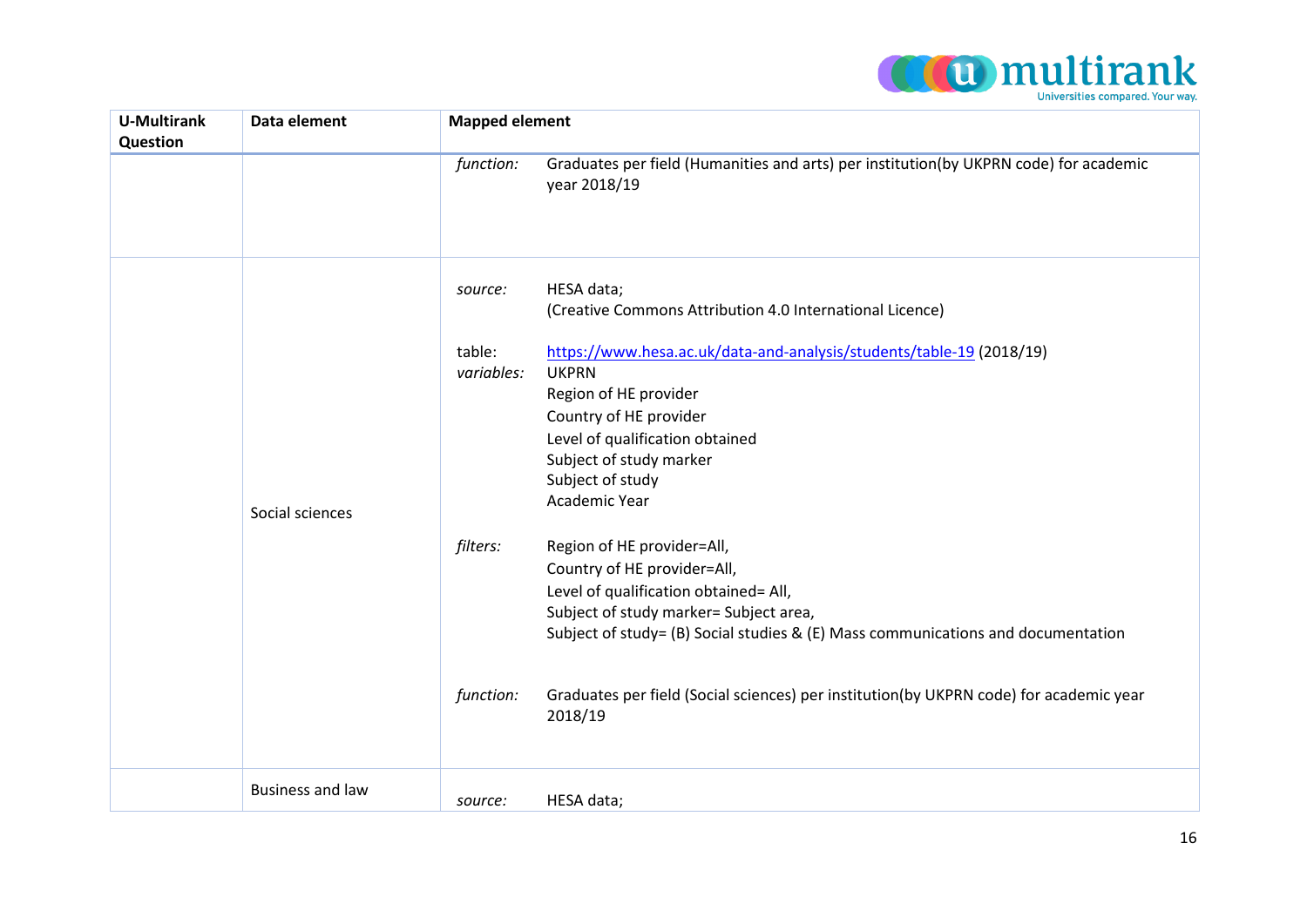

| <b>U-Multirank</b><br><b>Question</b> | Data element                                      | <b>Mapped element</b>                                                                                                                                                                                                                                                                                                                                                                                                                                                                                                                                                                                                                                                                 |  |
|---------------------------------------|---------------------------------------------------|---------------------------------------------------------------------------------------------------------------------------------------------------------------------------------------------------------------------------------------------------------------------------------------------------------------------------------------------------------------------------------------------------------------------------------------------------------------------------------------------------------------------------------------------------------------------------------------------------------------------------------------------------------------------------------------|--|
|                                       |                                                   | (Creative Commons Attribution 4.0 International Licence)<br>https://www.hesa.ac.uk/data-and-analysis/students/table-19 (2018/19)<br>table:<br><b>UKPRN</b><br>variables:<br>Region of HE provider<br>Country of HE provider<br>Level of qualification obtained<br>Subject of study marker<br>Subject of study<br>Academic Year<br>filters:<br>Region of HE provider=All,<br>Country of HE provider=All,<br>Level of qualification obtained= All,<br>Subject of study marker= Subject area,<br>Subject of study= (C) Law & (D) Business and administrative studies<br>Graduates per field (Business and law) per institution (by UKPRN code) for academic year<br>function:<br>2018/19 |  |
|                                       | Natural science,<br>mathematics and<br>statistics | HESA data;<br>source:<br>(Creative Commons Attribution 4.0 International Licence)<br>https://www.hesa.ac.uk/data-and-analysis/students/table-19 (2018/19)<br>table:<br><b>UKPRN</b><br>variables:<br>Region of HE provider<br>Country of HE provider<br>Level of qualification obtained<br>Subject of study marker<br>Subject of study                                                                                                                                                                                                                                                                                                                                                |  |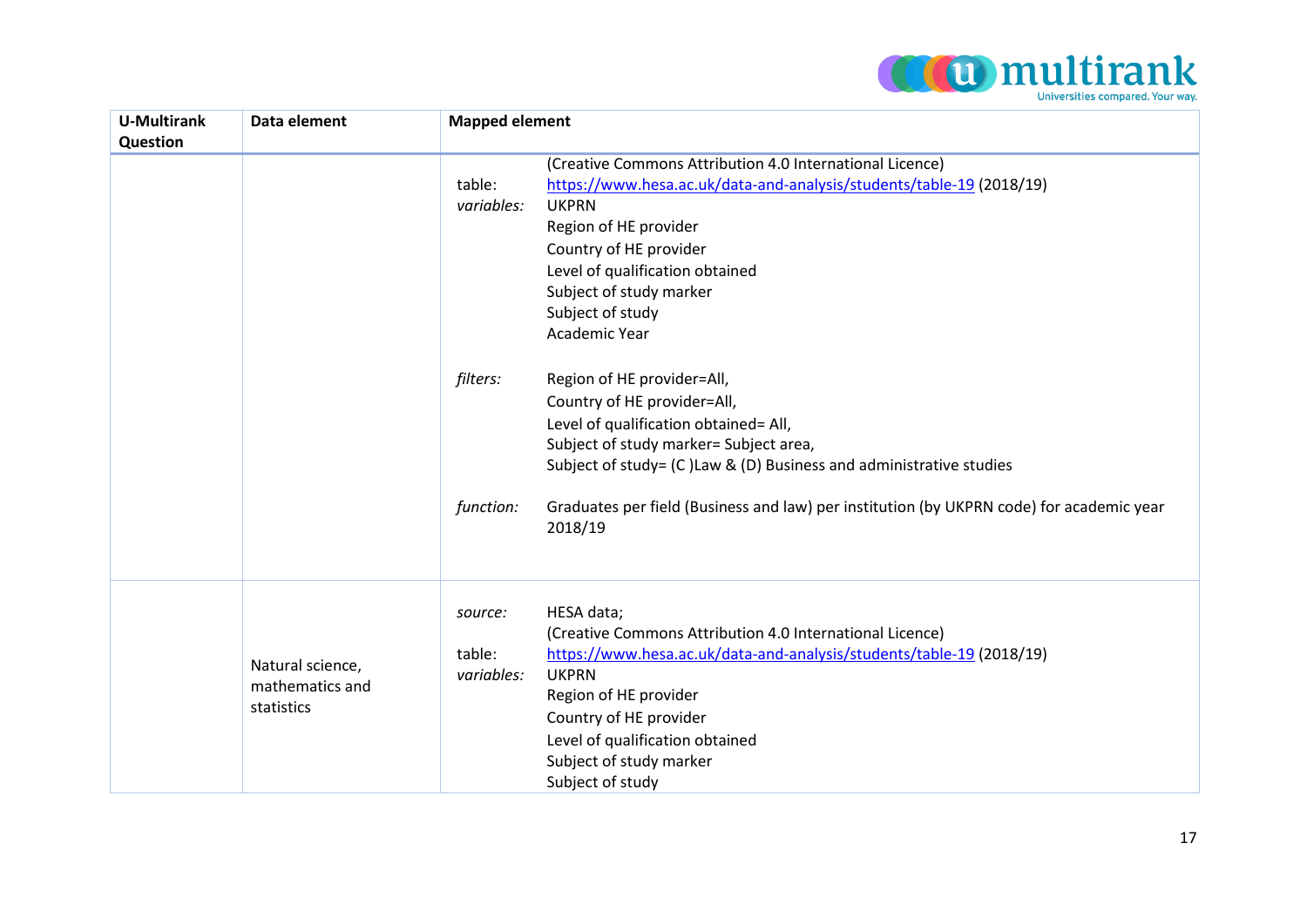

| <b>U-Multirank</b><br>Question | Data element    | <b>Mapped element</b>                                                                                                                       |  |
|--------------------------------|-----------------|---------------------------------------------------------------------------------------------------------------------------------------------|--|
|                                |                 | Academic Year                                                                                                                               |  |
|                                |                 | filters:<br>Region of HE provider=All,                                                                                                      |  |
|                                |                 | Country of HE provider=All,                                                                                                                 |  |
|                                |                 | Level of qualification obtained= All,                                                                                                       |  |
|                                |                 | Subject of study marker= Subject area,                                                                                                      |  |
|                                |                 | Subject of study= (3) Biological sciences & (6) Physical sciences & (7) Mathematical<br>sciences,                                           |  |
|                                |                 | function:<br>Graduates per field (Natural science, mathematics and statistics) per institution (by UKPRN<br>code) for academic year 2018/19 |  |
|                                |                 | <b>HESA</b> data<br>source:                                                                                                                 |  |
|                                |                 | (Creative Commons Attribution 4.0 International Licence)                                                                                    |  |
|                                |                 | https://www.hesa.ac.uk/data-and-analysis/students/table-19 (2018/19)<br>table:                                                              |  |
|                                |                 | variables:<br><b>UKPRN</b>                                                                                                                  |  |
|                                |                 | Region of HE provider                                                                                                                       |  |
|                                |                 | Country of HE provider                                                                                                                      |  |
|                                | Information and | Level of qualification obtained<br>Subject of study marker                                                                                  |  |
|                                | communication   | Subject of study                                                                                                                            |  |
|                                | technologies    | Academic Year                                                                                                                               |  |
|                                |                 | filters:<br>Region of HE provider=All,                                                                                                      |  |
|                                |                 | Country of HE provider=All,                                                                                                                 |  |
|                                |                 | Level of qualification obtained= All,                                                                                                       |  |
|                                |                 | Subject of study marker= Subject area,                                                                                                      |  |
|                                |                 | Subject of study= (8) Computer science                                                                                                      |  |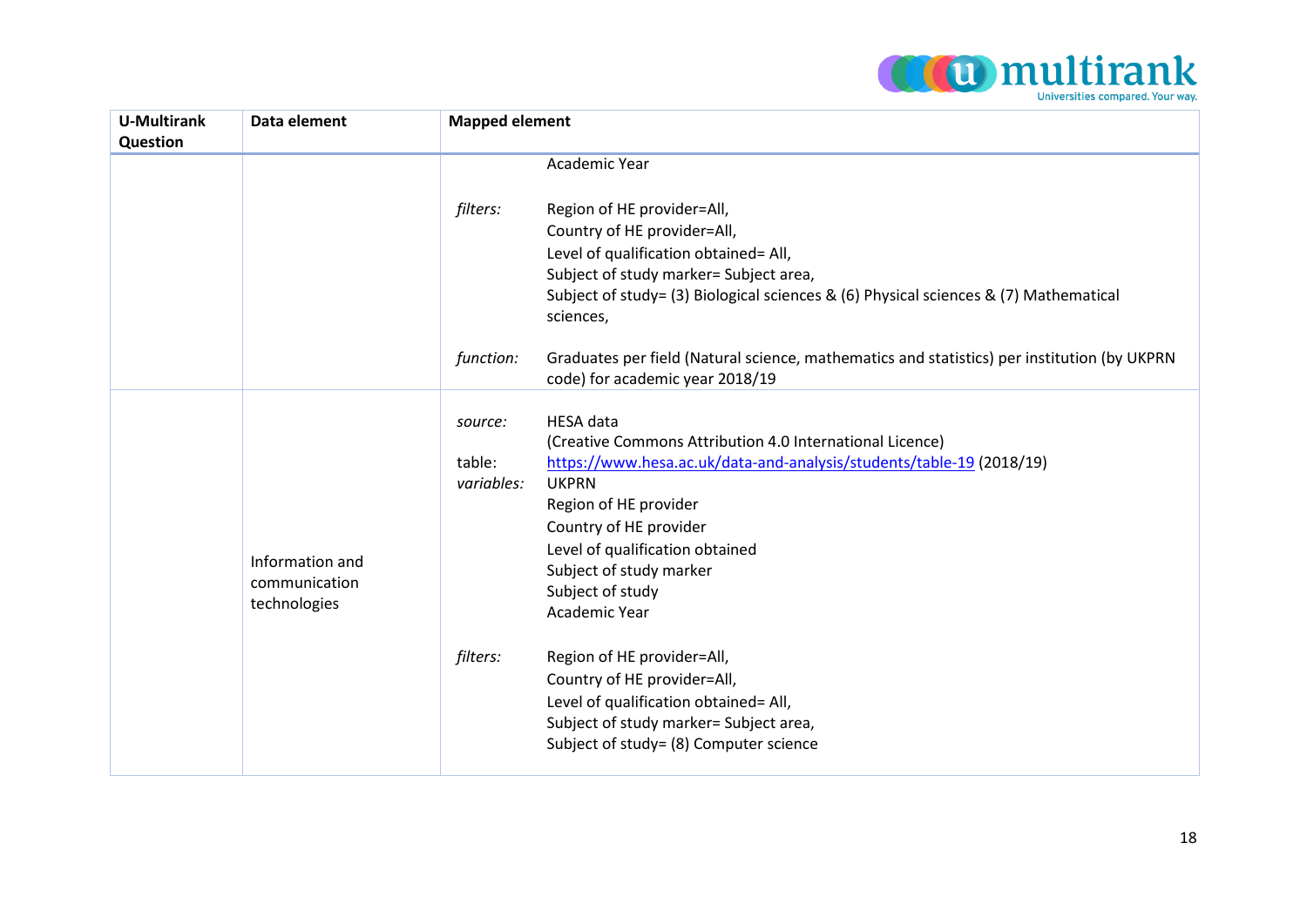

| <b>U-Multirank</b> | Data element             | <b>Mapped element</b>                                                                              |  |
|--------------------|--------------------------|----------------------------------------------------------------------------------------------------|--|
| Question           |                          |                                                                                                    |  |
|                    |                          | Graduates per field (Information and communication technologies) per institution (by<br>function:  |  |
|                    |                          | UKPRN code) for academic year 2018/19                                                              |  |
|                    |                          | https://www.hesa.ac.uk/data-and-analysis/students/table-19<br>link:                                |  |
|                    |                          |                                                                                                    |  |
|                    |                          | <b>HESA</b> data<br>source:                                                                        |  |
|                    |                          | (Creative Commons Attribution 4.0 International Licence)                                           |  |
|                    |                          | https://www.hesa.ac.uk/data-and-analysis/students/table-19 (2018/19)<br>table:                     |  |
|                    |                          | <b>UKPRN</b><br>variables:                                                                         |  |
|                    |                          | Region of HE provider                                                                              |  |
|                    |                          | Country of HE provider                                                                             |  |
|                    |                          | Level of qualification obtained                                                                    |  |
|                    |                          | Subject of study marker                                                                            |  |
|                    | Engineering,             | Subject of study                                                                                   |  |
|                    | manufacturing and        | <b>Academic Year</b>                                                                               |  |
|                    | construction             |                                                                                                    |  |
|                    |                          | filters:<br>Region of HE provider=All,                                                             |  |
|                    |                          | Country of HE provider=All,                                                                        |  |
|                    |                          | Level of qualification obtained= All,                                                              |  |
|                    |                          | Subject of study marker= Subject area,                                                             |  |
|                    |                          | Subject of study= (9) Engineering and technology & (A) Architecture, building and planning         |  |
|                    |                          | Graduates per field (Engineering, manufacturing and construction) per institution (by<br>function: |  |
|                    |                          | UKPRN code) for academic year 2018/19                                                              |  |
|                    |                          |                                                                                                    |  |
|                    |                          | <b>HESA</b> data<br>source:                                                                        |  |
|                    | Agriculture forestry,    | (Creative Commons Attribution 4.0 International Licence)                                           |  |
|                    | fisheries and veterinary | https://www.hesa.ac.uk/data-and-analysis/students/table-19 (2018/19)<br>table:                     |  |
|                    |                          | <b>UKPRN</b><br>variables:                                                                         |  |
|                    |                          | Region of HE provider                                                                              |  |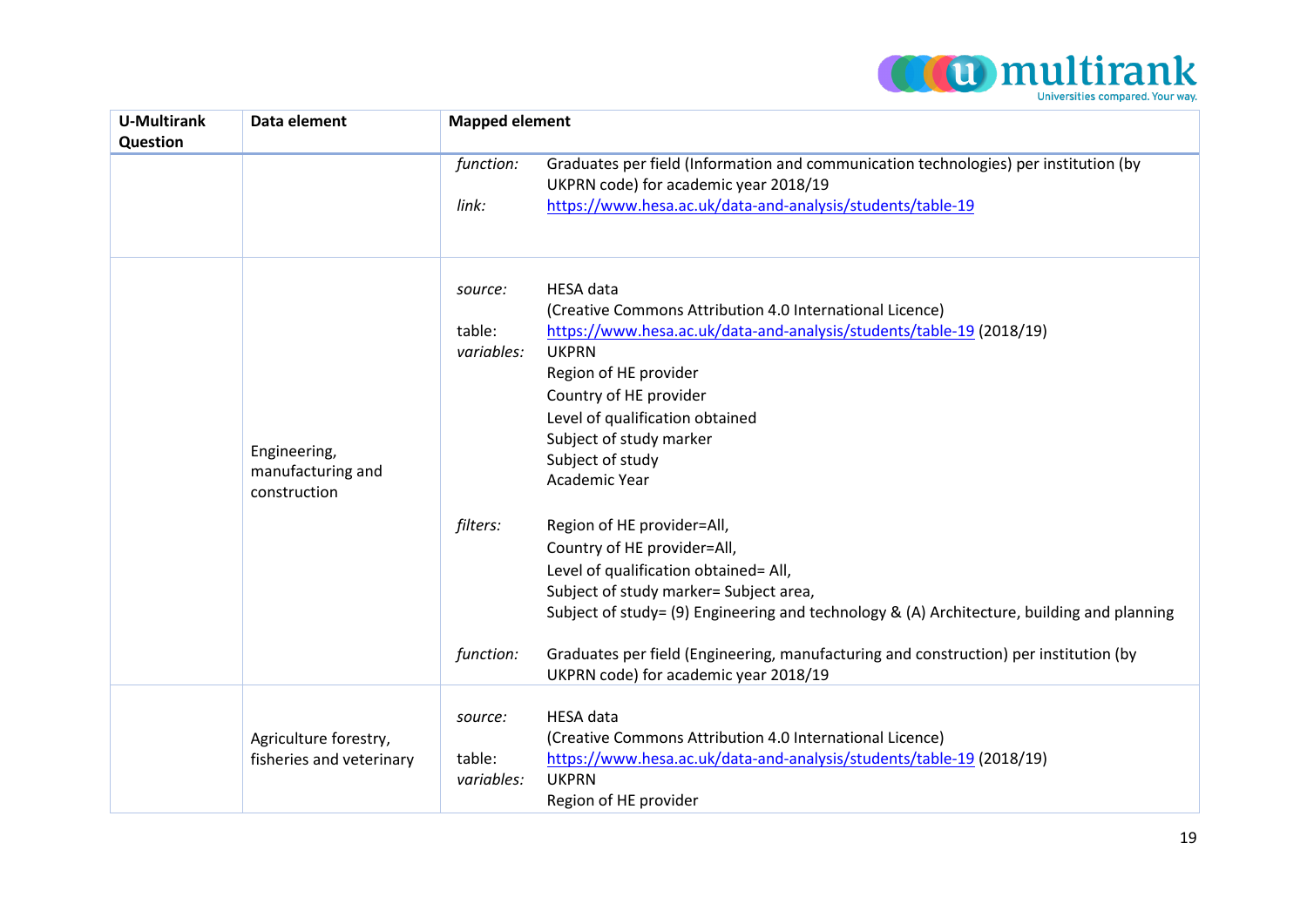

| <b>U-Multirank</b><br>Question | Data element              | <b>Mapped element</b>                                                                                 |  |
|--------------------------------|---------------------------|-------------------------------------------------------------------------------------------------------|--|
|                                |                           | Country of HE provider                                                                                |  |
|                                |                           | Level of qualification obtained                                                                       |  |
|                                |                           | Subject of study marker                                                                               |  |
|                                |                           | Subject of study                                                                                      |  |
|                                |                           | Academic Year                                                                                         |  |
|                                |                           | filters:<br>Region of HE provider=All,                                                                |  |
|                                |                           | Country of HE provider=All,                                                                           |  |
|                                |                           | Level of qualification obtained= All,                                                                 |  |
|                                |                           | Subject of study marker= Subject area,                                                                |  |
|                                |                           | Subject of study= (5) Agriculture and related subjects & (4) Veterinary science                       |  |
|                                |                           | Graduates per field (Agriculture forestry, fisheries and veterinary) per institution (by<br>function: |  |
|                                |                           | UKPRN code) for academic year 2018/19                                                                 |  |
|                                |                           | HESA data(Creative Commons Attribution 4.0 International Licence)<br>source:                          |  |
|                                |                           | https://www.hesa.ac.uk/data-and-analysis/students/table-19 (2018/19)<br>table:                        |  |
|                                |                           | <b>UKPRN</b><br>variables:                                                                            |  |
|                                |                           | Region of HE provider                                                                                 |  |
|                                |                           | Country of HE provider                                                                                |  |
|                                |                           | Level of qualification obtained                                                                       |  |
|                                |                           | Subject of study marker                                                                               |  |
|                                | Health and social welfare | Subject of study                                                                                      |  |
|                                |                           | Academic Year                                                                                         |  |
|                                |                           | filters:<br>Region of HE provider=All,                                                                |  |
|                                |                           | Country of HE provider=All,                                                                           |  |
|                                |                           | Level of qualification obtained= All,                                                                 |  |
|                                |                           | Subject of study marker= Subject area,                                                                |  |
|                                |                           | Subject of study=(1) Medicine and dentistry & (2) Subjects allied to medicine                         |  |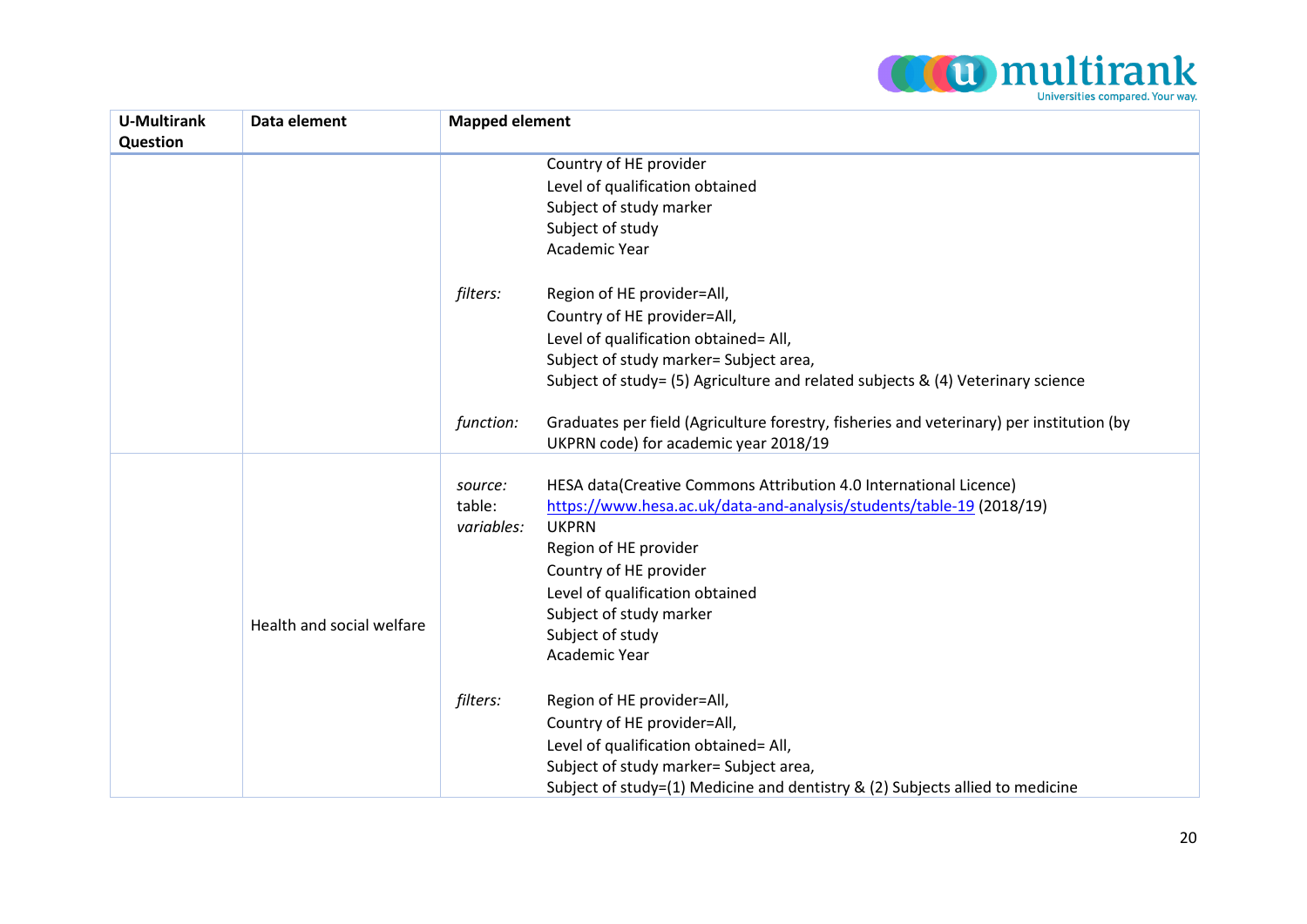

| <b>U-Multirank</b>            | Data element           | <b>Mapped element</b>                                                                                                                                                                                                                                                                                                                                                                                                                                                   |  |
|-------------------------------|------------------------|-------------------------------------------------------------------------------------------------------------------------------------------------------------------------------------------------------------------------------------------------------------------------------------------------------------------------------------------------------------------------------------------------------------------------------------------------------------------------|--|
| Question                      |                        |                                                                                                                                                                                                                                                                                                                                                                                                                                                                         |  |
|                               |                        | Graduates per field (Health and social welfare) per institution (by UKPRN code) for<br>function:<br>academic year 2018/19                                                                                                                                                                                                                                                                                                                                               |  |
| Q12: Graduate<br>unemployment | Bachelor               | Source: HESA data table Graduate outcomes; unemployment.<br>Table 6: Graduate activities by provider (academic year 2019/20)<br>Filters:<br>Country=All; domicile=All; Mode of former study=All; Level of qualification=Undergraduate; Interim<br>study=Exclude significant interim study; Activity=Unemployed + Unemployed and due to start further<br>study + Unemployed and due to start work<br>Link: https://www.hesa.ac.uk/data-and-analysis/graduates/activities |  |
|                               | Master                 | Source: table Graduate outcomes; unemployment. Country=All; domicile=All; Mode of former study=All;<br>Level of qualification=Postgraduate; Interim study=Exclude significant interim study; Activity=Unemployed<br>+ Unemployed and due to start further study + Unemployed and due to start work                                                                                                                                                                      |  |
| Q14: Academic<br>staff        | Academic staff in FTEs | HESA data;<br>source:<br>(Creative Commons Attribution 4.0 International Licence)<br>https://www.hesa.ac.uk/data-and-analysis/staff/table-6<br>table:<br><b>UKPRN</b><br>variables:<br>Region of HE provider<br>Country of HE provider<br>Contract marker                                                                                                                                                                                                               |  |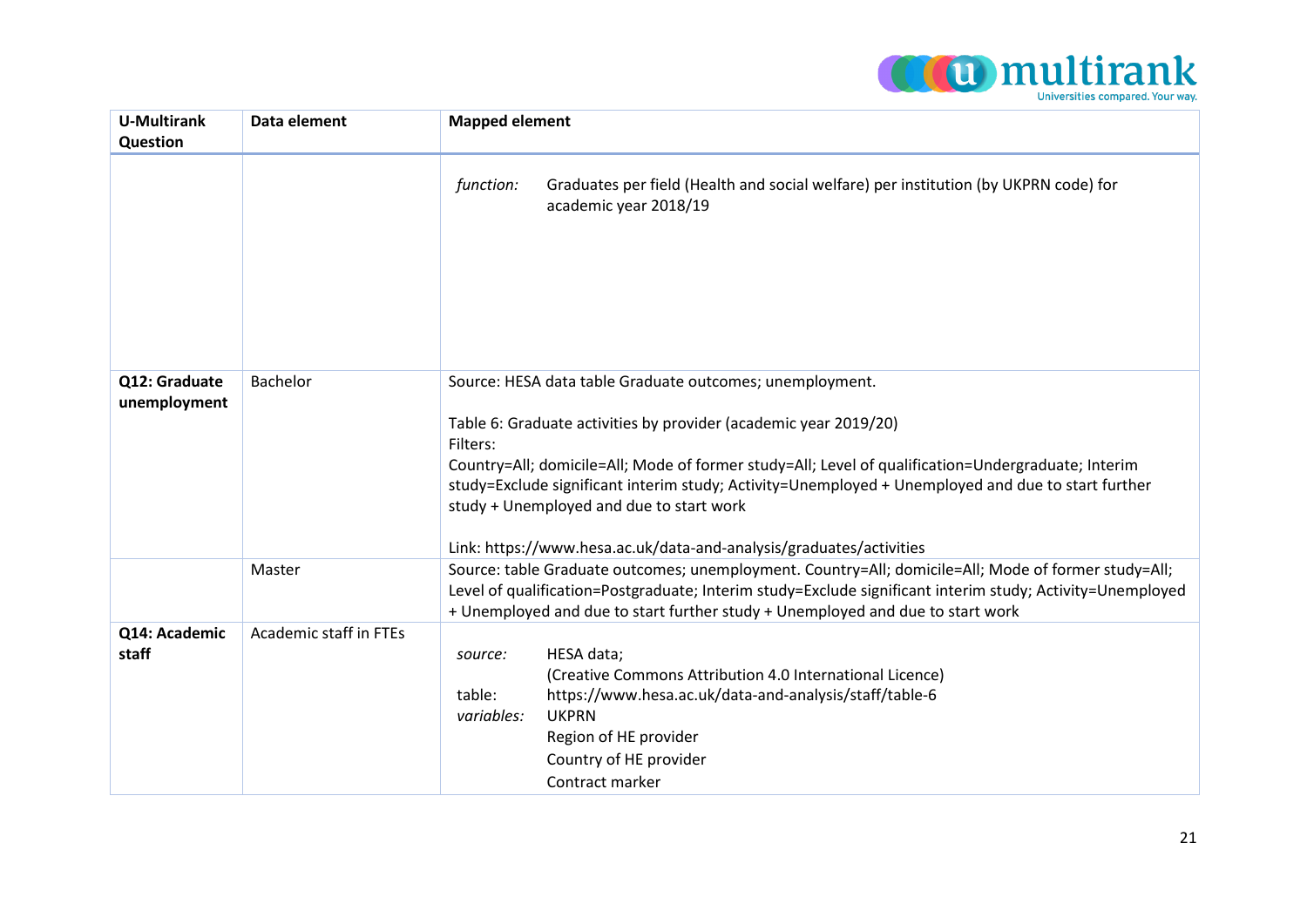

| <b>Mapped element</b>                                                                                                                                                                                                                                 |  |
|-------------------------------------------------------------------------------------------------------------------------------------------------------------------------------------------------------------------------------------------------------|--|
|                                                                                                                                                                                                                                                       |  |
|                                                                                                                                                                                                                                                       |  |
|                                                                                                                                                                                                                                                       |  |
|                                                                                                                                                                                                                                                       |  |
| Contract marker=Total academic staff (including atypical), Activity standard occupational                                                                                                                                                             |  |
| Academic staff in FTEs per institution(by UKPRN code) for academic year 2018/19<br>Academic staff in FTEs per institution(by UKPRN code) for academic year 2019/20<br>Academic staff in FTEs per institution(by UKPRN code) for academic year 2020/21 |  |
|                                                                                                                                                                                                                                                       |  |
|                                                                                                                                                                                                                                                       |  |
|                                                                                                                                                                                                                                                       |  |
|                                                                                                                                                                                                                                                       |  |
|                                                                                                                                                                                                                                                       |  |
|                                                                                                                                                                                                                                                       |  |
|                                                                                                                                                                                                                                                       |  |
|                                                                                                                                                                                                                                                       |  |
|                                                                                                                                                                                                                                                       |  |
|                                                                                                                                                                                                                                                       |  |
|                                                                                                                                                                                                                                                       |  |
|                                                                                                                                                                                                                                                       |  |
|                                                                                                                                                                                                                                                       |  |
|                                                                                                                                                                                                                                                       |  |
|                                                                                                                                                                                                                                                       |  |
|                                                                                                                                                                                                                                                       |  |
|                                                                                                                                                                                                                                                       |  |
|                                                                                                                                                                                                                                                       |  |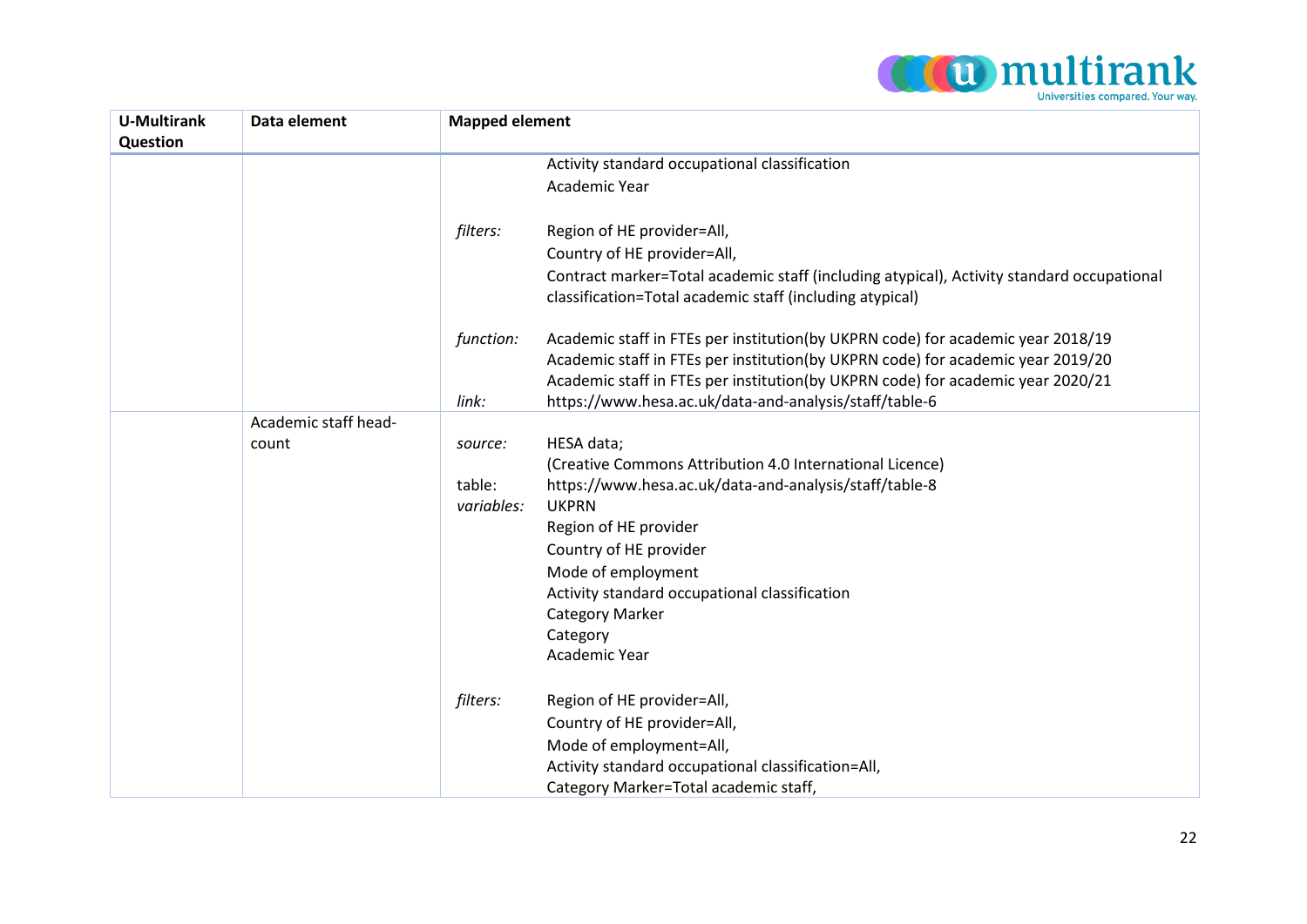

| <b>U-Multirank</b><br>Question | Data element          | <b>Mapped element</b>           |                                                                                                                                                                                                                                                             |
|--------------------------------|-----------------------|---------------------------------|-------------------------------------------------------------------------------------------------------------------------------------------------------------------------------------------------------------------------------------------------------------|
|                                |                       |                                 | Category=Total academic staff,                                                                                                                                                                                                                              |
|                                |                       | function:                       | Academic staff headcount per institution(by UKPRN code) for academic year 2018/19<br>Academic staff headcount per institution(by UKPRN code) for academic year 2019/20<br>Academic staff headcount per institution(by UKPRN code) for academic year 2020/21 |
|                                | female academic staff |                                 |                                                                                                                                                                                                                                                             |
|                                |                       | source:<br>table:<br>variables: | HESA data; (Creative Commons Attribution 4.0 International Licence)<br>https://www.hesa.ac.uk/data-and-analysis/staff/table-8<br><b>UKPRN</b><br>Region of HE provider                                                                                      |
|                                |                       |                                 | Country of HE provider                                                                                                                                                                                                                                      |
|                                |                       |                                 | Mode of employment                                                                                                                                                                                                                                          |
|                                |                       |                                 | Activity standard occupational classification                                                                                                                                                                                                               |
|                                |                       |                                 | <b>Category Marker</b>                                                                                                                                                                                                                                      |
|                                |                       |                                 | Category                                                                                                                                                                                                                                                    |
|                                |                       |                                 | Academic Year                                                                                                                                                                                                                                               |
|                                |                       | filters:                        | Region of HE provider=All,                                                                                                                                                                                                                                  |
|                                |                       |                                 | Country of HE provider=All,                                                                                                                                                                                                                                 |
|                                |                       |                                 | Mode of employment=All,                                                                                                                                                                                                                                     |
|                                |                       |                                 | Activity standard occupational classification=All,                                                                                                                                                                                                          |
|                                |                       |                                 | Category Marker=Sex,                                                                                                                                                                                                                                        |
|                                |                       |                                 | Category=Female,                                                                                                                                                                                                                                            |
|                                |                       | function:                       | Female academic staff headcount per institution(by UKPRN code) for academic year<br>2018/19,<br>Female academic staff headcount per institution(by UKPRN code) for academic year<br>2019/20,                                                                |
|                                |                       |                                 | Female academic staff headcount per institution(by UKPRN code) for academic year<br>2020/21,                                                                                                                                                                |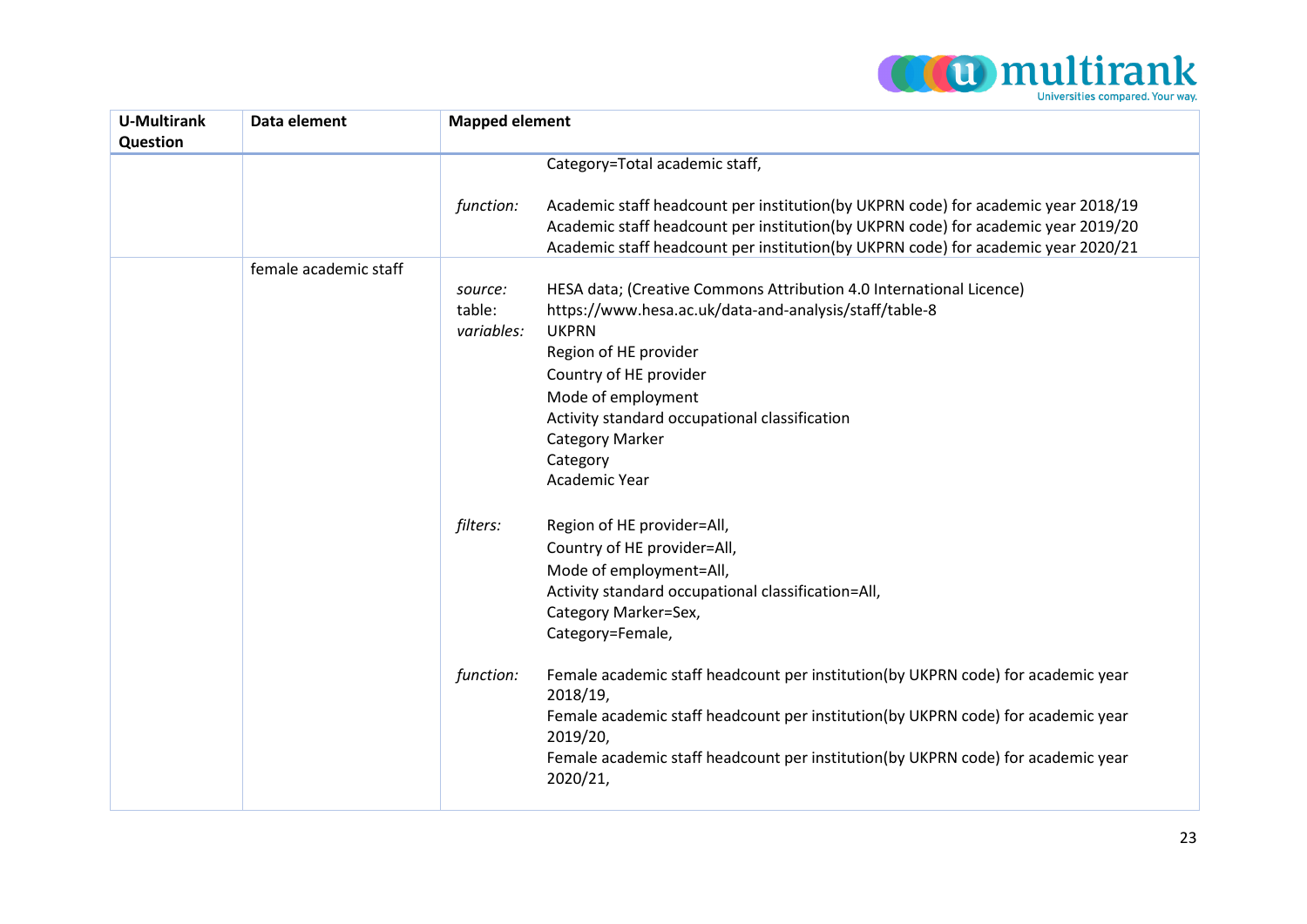

| <b>U-Multirank</b> | Data element          | <b>Mapped element</b>                                                                 |
|--------------------|-----------------------|---------------------------------------------------------------------------------------|
| Question           |                       |                                                                                       |
|                    |                       |                                                                                       |
| Q16: Currency      | Currency              |                                                                                       |
| and Unit           |                       |                                                                                       |
| Q17: Revenues      | Unit                  | $\mathbf{1}$                                                                          |
|                    | <b>Total revenues</b> |                                                                                       |
|                    |                       | HESA data;<br>source:                                                                 |
|                    |                       | (Creative Commons Attribution 4.0 International Licence)                              |
|                    |                       | table:<br>https://www.hesa.ac.uk/data-and-analysis/finances/table-1                   |
|                    |                       | <b>UKPRN</b><br>variables:                                                            |
|                    |                       | Region of HE provider                                                                 |
|                    |                       | Country of HE provider                                                                |
|                    |                       | <b>Category Marker</b>                                                                |
|                    |                       | Category                                                                              |
|                    |                       | Academic Year                                                                         |
|                    |                       | filters:<br>Region of HE provider=All,                                                |
|                    |                       | Country of HE provider=All,                                                           |
|                    |                       | Category Marker=Income,                                                               |
|                    |                       | Category=Total Income,                                                                |
|                    |                       | function:<br>Total revenues per institution(by UKPRN code) for academic year 2018/19, |
|                    |                       | Total revenues per institution(by UKPRN code) for academic year 2019/20,              |
|                    |                       | Total revenues per institution(by UKPRN code) for academic year 2020/21               |
|                    |                       | https://www.hesa.ac.uk/data-and-analysis/finances/table-1<br>link:                    |
|                    | Core budget           |                                                                                       |
|                    |                       | HESA data;<br>source:                                                                 |
|                    |                       | (Creative Commons Attribution 4.0 International Licence)                              |
|                    |                       | https://www.hesa.ac.uk/data-and-analysis/finances/table-1<br>table:                   |
|                    |                       | <b>UKPRN</b><br>variables:                                                            |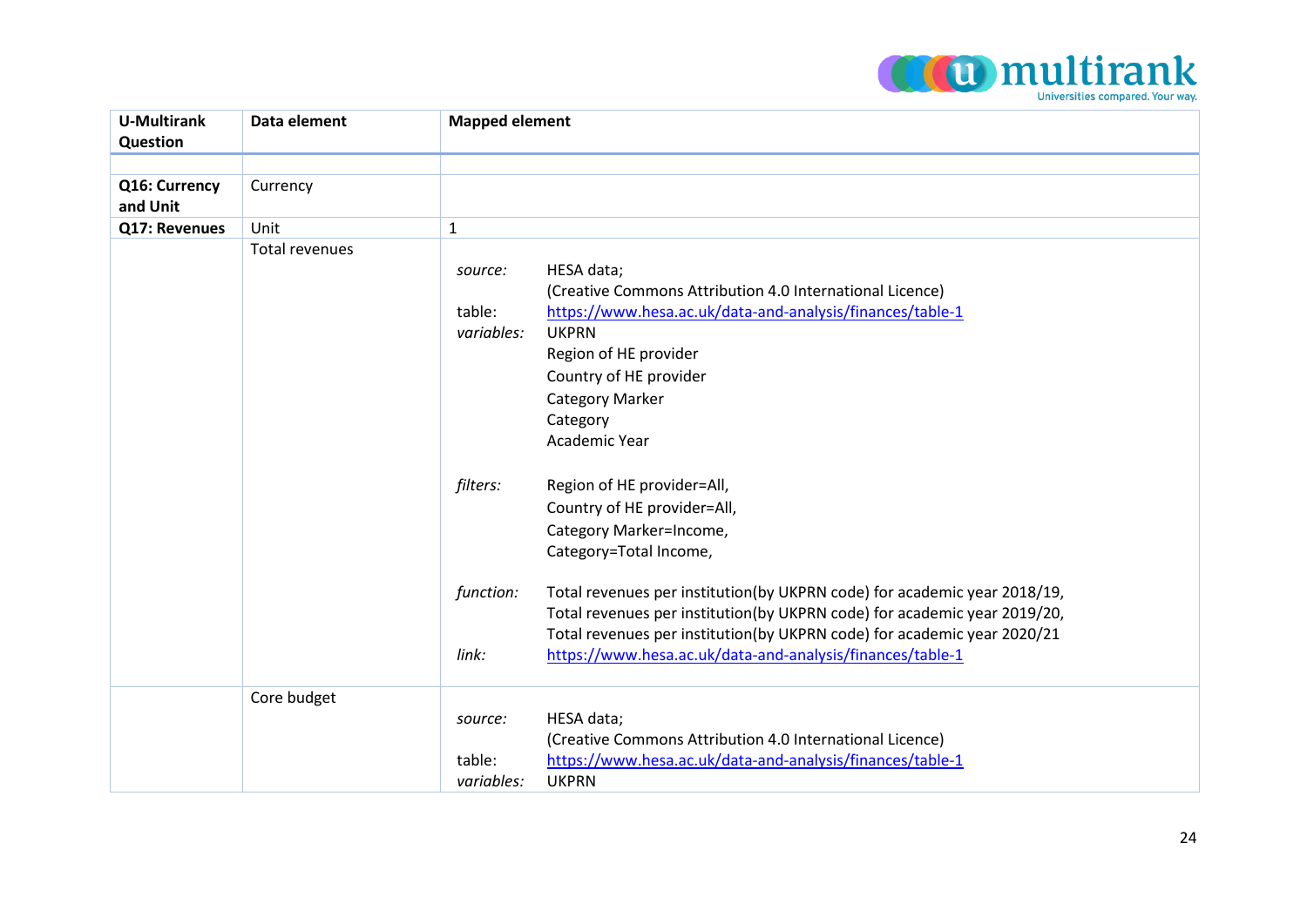

| <b>U-Multirank</b><br>Question | Data element | <b>Mapped element</b> |                                                                       |
|--------------------------------|--------------|-----------------------|-----------------------------------------------------------------------|
|                                |              |                       | Region of HE provider                                                 |
|                                |              |                       | Country of HE provider                                                |
|                                |              |                       | Category Marker                                                       |
|                                |              |                       | Category                                                              |
|                                |              |                       | Academic Year                                                         |
|                                |              | filters:              | Region of HE provider=All,                                            |
|                                |              |                       | Country of HE provider=All,                                           |
|                                |              |                       | Category Marker=Income,                                               |
|                                |              |                       | Category=Funding body grants,                                         |
|                                |              | function:             | Core budget per institution(by UKPRN code) for academic year 2018/19, |
|                                |              |                       | Core budget per institution(by UKPRN code) for academic year 2019/20, |
|                                |              |                       | Core budget per institution(by UKPRN code) for academic year 2020/21  |
|                                |              | link:                 | https://www.hesa.ac.uk/data-and-analysis/finances/table-1             |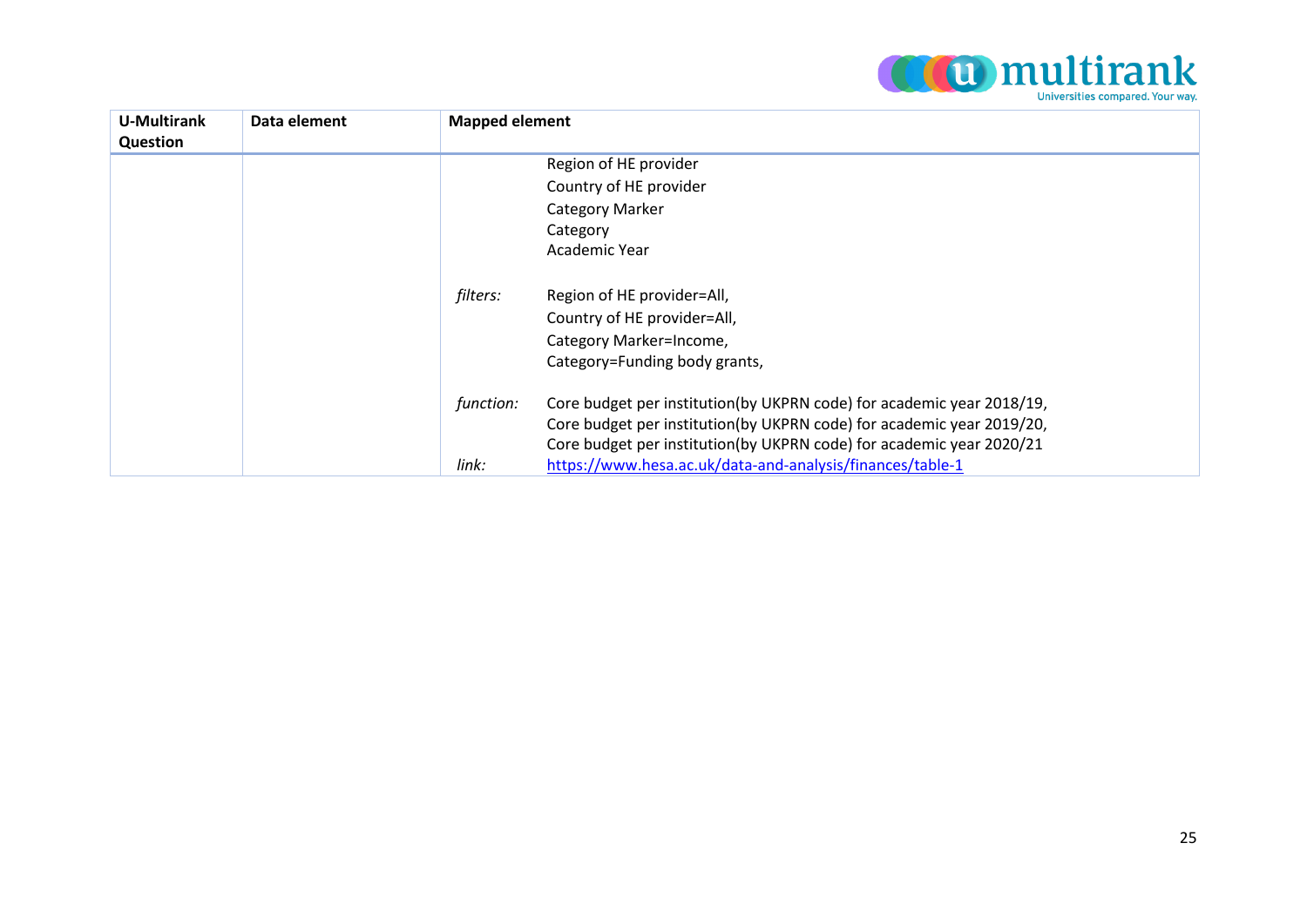

| <b>U-Multirank</b><br>Question | Data element                                                                                              | <b>Mapped element</b>                                                                                                                                                                                                                                                                                                                                                                                              |  |
|--------------------------------|-----------------------------------------------------------------------------------------------------------|--------------------------------------------------------------------------------------------------------------------------------------------------------------------------------------------------------------------------------------------------------------------------------------------------------------------------------------------------------------------------------------------------------------------|--|
|                                | Tuition fees from                                                                                         |                                                                                                                                                                                                                                                                                                                                                                                                                    |  |
|                                | students in degree<br>programmes                                                                          | HESA data;<br>source:<br>(Creative Commons Attribution 4.0 International Licence)<br>https://www.hesa.ac.uk/data-and-analysis/finances/table-6<br>table:<br><b>UKPRN</b><br>variables:<br>Region of HE provider<br>Country of HE provider<br>Source of fees<br>Tuition fees and education contracts marker<br>Tuition fees and education contracts<br>Academic Year                                                |  |
|                                |                                                                                                           | filters:<br>Region of HE provider=All,<br>Country of HE provider=All,<br>Source of fees=Total,<br>Tuition fees and education contracts marker=Total HE course fees, Tuition fees and<br>education contracts=Total HE course fees,<br>Tuition fee revenues per institution(by UKPRN code) for academic year 2018/19,<br>function:<br>Tuition fee revenues per institution(by UKPRN code) for academic year 2019/20, |  |
|                                |                                                                                                           | Tuition fee revenues per institution(by UKPRN code) for academic year 2020/21<br>link:<br>https://www.hesa.ac.uk/data-and-analysis/finances/table-6                                                                                                                                                                                                                                                                |  |
|                                | Fees from courses<br>organised within the<br>framework of continuing<br>professional development<br>(CPD) | HESA data;<br>source:<br>(Creative Commons Attribution 4.0 International Licence)<br>https://www.hesa.ac.uk/data-and-analysis/finances/table-6<br>table:<br><b>UKPRN</b><br>variables:<br>Region of HE provider<br>Country of HE provider                                                                                                                                                                          |  |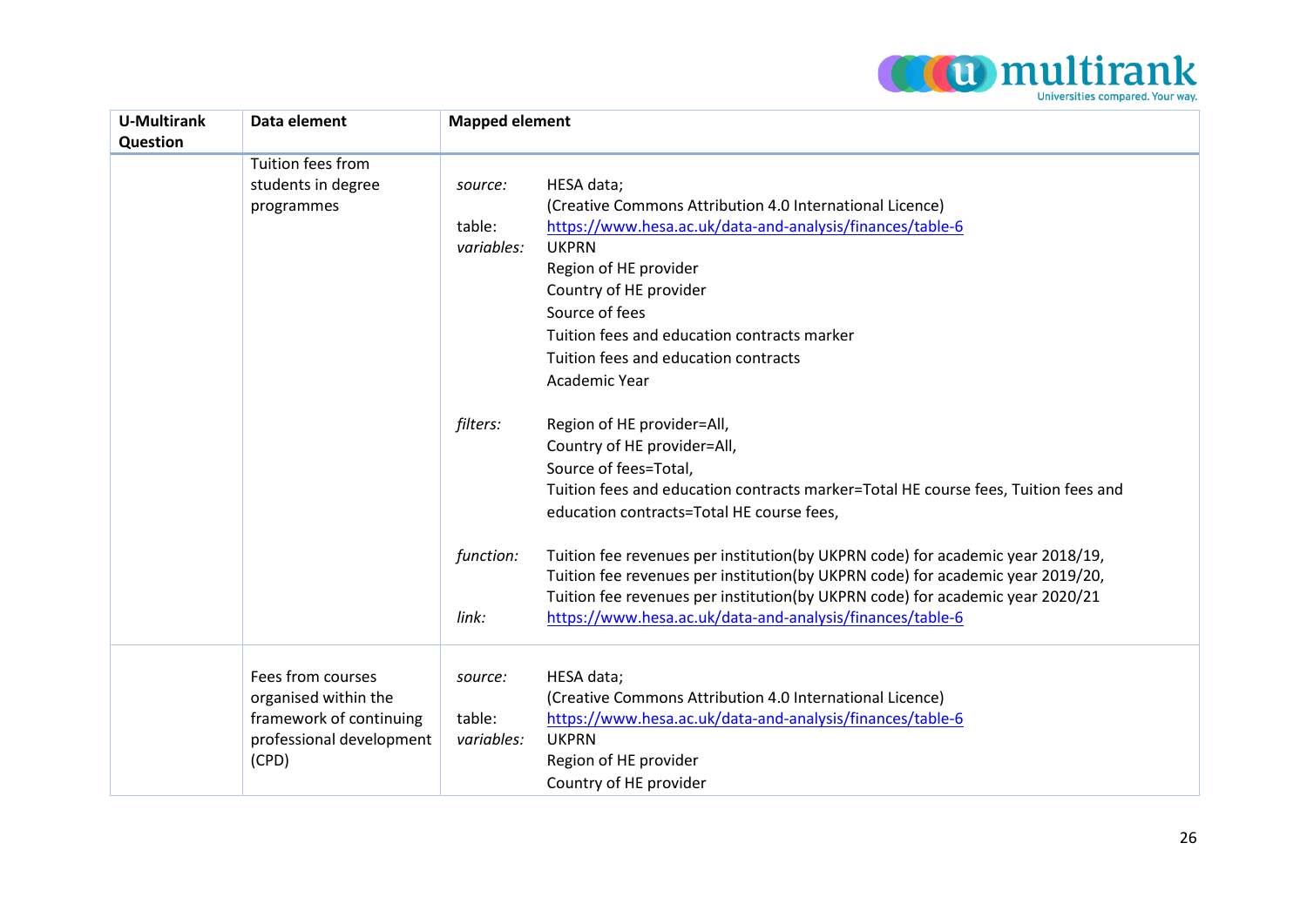

| <b>U-Multirank</b> | Data element           | <b>Mapped element</b> |                                                                                           |
|--------------------|------------------------|-----------------------|-------------------------------------------------------------------------------------------|
| Question           |                        |                       |                                                                                           |
|                    |                        |                       | Source of fees                                                                            |
|                    |                        |                       | Tuition fees and education contracts marker                                               |
|                    |                        |                       | Tuition fees and education contracts                                                      |
|                    |                        |                       | Academic Year                                                                             |
|                    |                        | filters:              | Region of HE provider=All,                                                                |
|                    |                        |                       | Country of HE provider=All,                                                               |
|                    |                        |                       | Source of fees=Total,                                                                     |
|                    |                        |                       | Tuition fees and education contracts marker=Non-credit bearing course fees, Tuition fees  |
|                    |                        |                       | and education contracts=Total HE course fees & FE course fees & Research training support |
|                    |                        |                       | grants                                                                                    |
|                    |                        |                       |                                                                                           |
|                    |                        | function:             | Core revenues per institution(by UKPRN code) for academic year 2018/19,                   |
|                    |                        |                       | Core revenues per institution(by UKPRN code) for academic year 2019/20,                   |
|                    |                        |                       | Core revenues per institution(by UKPRN code) for academic year 2020/21                    |
|                    |                        | link:                 | https://www.hesa.ac.uk/data-and-analysis/finances/table-6                                 |
|                    | External revenues from |                       |                                                                                           |
|                    | research               | source:               | <b>HESA</b> data                                                                          |
|                    |                        |                       | (Creative Commons Attribution 4.0 International Licence)                                  |
|                    |                        | table:                | https://www.hesa.ac.uk/data-and-analysis/finances/table-1                                 |
|                    |                        | variables:            | <b>UKPRN</b>                                                                              |
|                    |                        |                       | Region of HE provider                                                                     |
|                    |                        |                       | Country of HE provider                                                                    |
|                    |                        |                       | <b>Category Marker</b>                                                                    |
|                    |                        |                       | Category                                                                                  |
|                    |                        |                       | Academic Year                                                                             |
|                    |                        | filters:              | Region of HE provider=All,                                                                |
|                    |                        |                       | Country of HE provider=All,                                                               |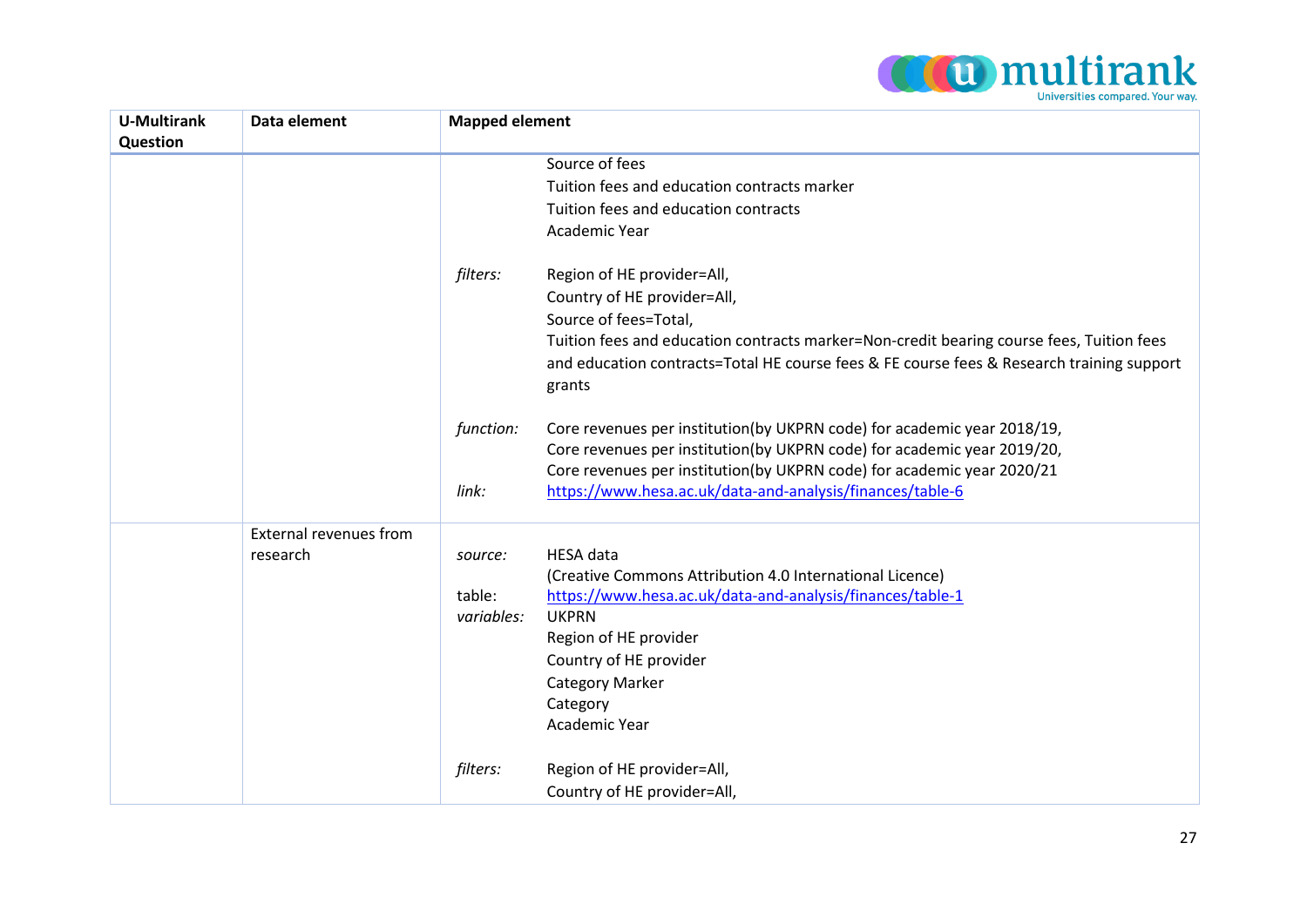

| <b>U-Multirank</b><br>Question | Data element              | <b>Mapped element</b>      |                                                                                                                                                                                                                                                                                                                                                                  |
|--------------------------------|---------------------------|----------------------------|------------------------------------------------------------------------------------------------------------------------------------------------------------------------------------------------------------------------------------------------------------------------------------------------------------------------------------------------------------------|
|                                |                           |                            | Category Marker=Income,                                                                                                                                                                                                                                                                                                                                          |
|                                |                           |                            | Category=Research grants and contracts,                                                                                                                                                                                                                                                                                                                          |
|                                |                           | function:                  | External research revenues per institution(by UKPRN code) for academic year 2018/19,<br>External research revenues per institution(by UKPRN code) for academic year 2019/20,<br>External research revenues per institution(by UKPRN code) for academic year 2020/21                                                                                              |
|                                |                           | link:                      | https://www.hesa.ac.uk/data-and-analysis/finances/table-1                                                                                                                                                                                                                                                                                                        |
|                                | external revenues from    |                            |                                                                                                                                                                                                                                                                                                                                                                  |
|                                | privately funded research | HESA data;<br>source:      |                                                                                                                                                                                                                                                                                                                                                                  |
|                                | contracts                 |                            | (Creative Commons Attribution 4.0 International Licence)                                                                                                                                                                                                                                                                                                         |
|                                |                           | table:                     | https://www.hesa.ac.uk/data-and-analysis/finances/table-5                                                                                                                                                                                                                                                                                                        |
|                                |                           | <b>UKPRN</b><br>variables: |                                                                                                                                                                                                                                                                                                                                                                  |
|                                |                           |                            | Region of HE provider                                                                                                                                                                                                                                                                                                                                            |
|                                |                           |                            | Country of HE provider                                                                                                                                                                                                                                                                                                                                           |
|                                |                           |                            | HESA cost centre marker                                                                                                                                                                                                                                                                                                                                          |
|                                |                           | <b>HESA cost centre</b>    |                                                                                                                                                                                                                                                                                                                                                                  |
|                                |                           | Source of income           |                                                                                                                                                                                                                                                                                                                                                                  |
|                                |                           | Academic Year              |                                                                                                                                                                                                                                                                                                                                                                  |
|                                |                           | filters:                   | Region of HE provider=All,                                                                                                                                                                                                                                                                                                                                       |
|                                |                           |                            | Country of HE provider=All,                                                                                                                                                                                                                                                                                                                                      |
|                                |                           |                            | HESA cost centre marker=207 Total research grants and contracts,                                                                                                                                                                                                                                                                                                 |
|                                |                           |                            | HESA cost centre=207 Total research grants and contracts,                                                                                                                                                                                                                                                                                                        |
|                                |                           | corporations               | Source of income=2 UK-based charities (open competitive process) & 3 UK based charities<br>(other) & 6 UK industry, commerce and public corporations & 9 EU-based charities (open<br>competitive process & 10 EU industry, commerce and public corporations & 12 Non-EU-<br>based charities (open competitive process) & 13 Non-EU industry, commerce and public |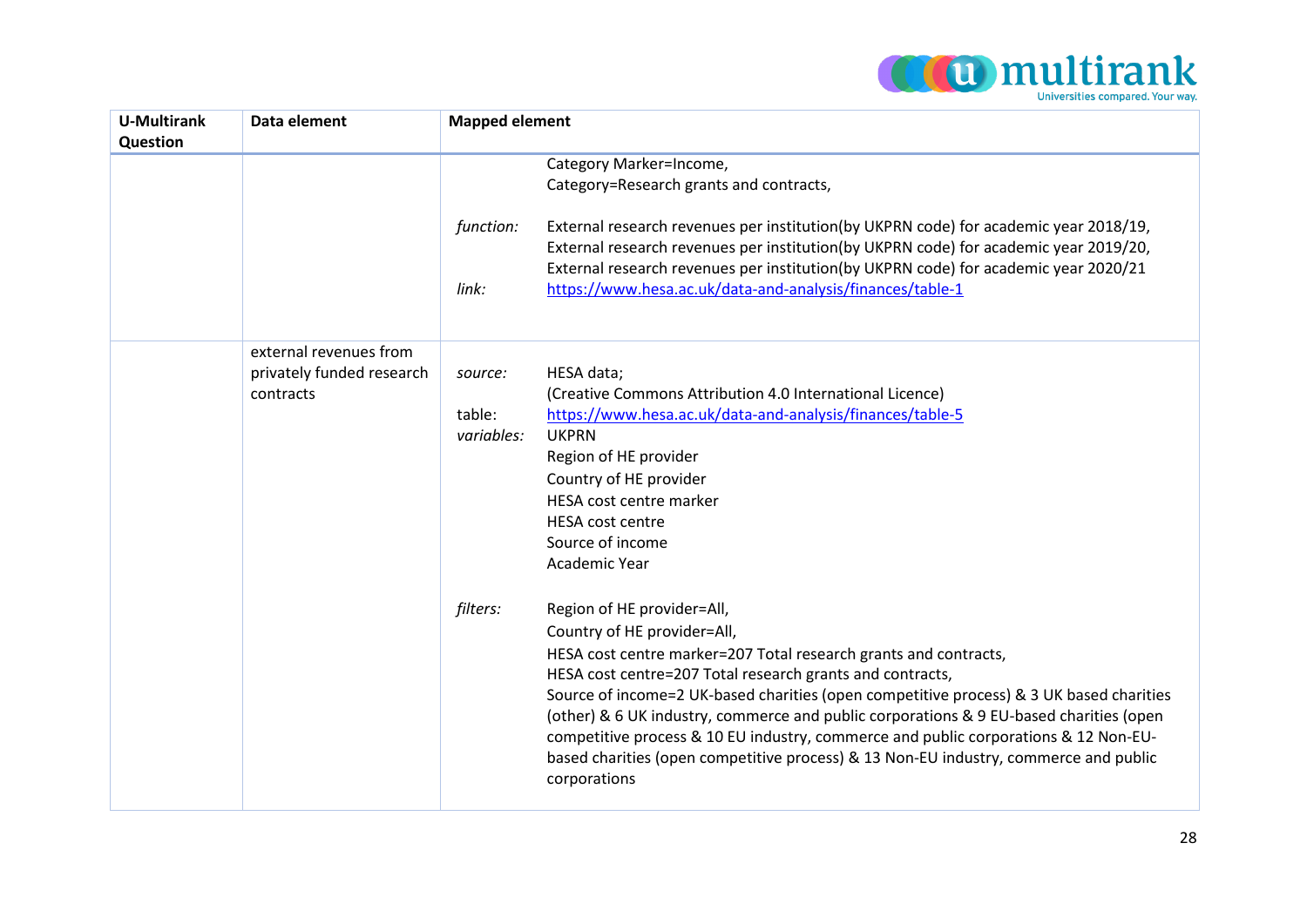

| <b>U-Multirank</b><br>Question | Data element            | <b>Mapped element</b> |                                                                                                                                                                                                                                                                                                                                                       |  |
|--------------------------------|-------------------------|-----------------------|-------------------------------------------------------------------------------------------------------------------------------------------------------------------------------------------------------------------------------------------------------------------------------------------------------------------------------------------------------|--|
|                                |                         | function:<br>link:    | External private research revenues per institution(by UKPRN code) for academic year<br>2018/19,<br>External private revenues per institution(by UKPRN code) for academic year 2019/20,<br>External private research revenues per institution(by UKPRN code) for academic year<br>2020/21<br>https://www.hesa.ac.uk/data-and-analysis/finances/table-5 |  |
|                                | Revenues from licensing |                       |                                                                                                                                                                                                                                                                                                                                                       |  |
|                                | agreements, copyrighted | source:               | HESA data;                                                                                                                                                                                                                                                                                                                                            |  |
|                                | products and royalties  | table:                | (Creative Commons Attribution 4.0 International Licence)<br>https://www.hesa.ac.uk/data-and-analysis/providers/business-community/table-4c                                                                                                                                                                                                            |  |
|                                |                         | variables:            | <b>UKPRN</b>                                                                                                                                                                                                                                                                                                                                          |  |
|                                |                         |                       | Academic Year                                                                                                                                                                                                                                                                                                                                         |  |
|                                |                         |                       | All sub-categories of other variables selected since category "all" was not available<br>Other variables are:<br>Region of HE provider                                                                                                                                                                                                                |  |
|                                |                         |                       | Country of HE provider                                                                                                                                                                                                                                                                                                                                |  |
|                                |                         |                       | Income source                                                                                                                                                                                                                                                                                                                                         |  |
|                                |                         |                       | Type of organisation                                                                                                                                                                                                                                                                                                                                  |  |
|                                |                         |                       | Unit                                                                                                                                                                                                                                                                                                                                                  |  |
|                                |                         | filters:<br>function: | No filters besides academic year applied<br>Revenues from licensing agreements, copyrighted products and royalties per institution(by<br>UKPRN code) for academic year 2018/19,<br>Revenues from licensing agreements, copyrighted products and royalties per institution(by<br>UKPRN code) for academic year 2019/20,                                |  |
|                                |                         | link:                 | https://www.hesa.ac.uk/data-and-analysis/providers/business-community/table-4c                                                                                                                                                                                                                                                                        |  |
|                                | Other revenues          |                       |                                                                                                                                                                                                                                                                                                                                                       |  |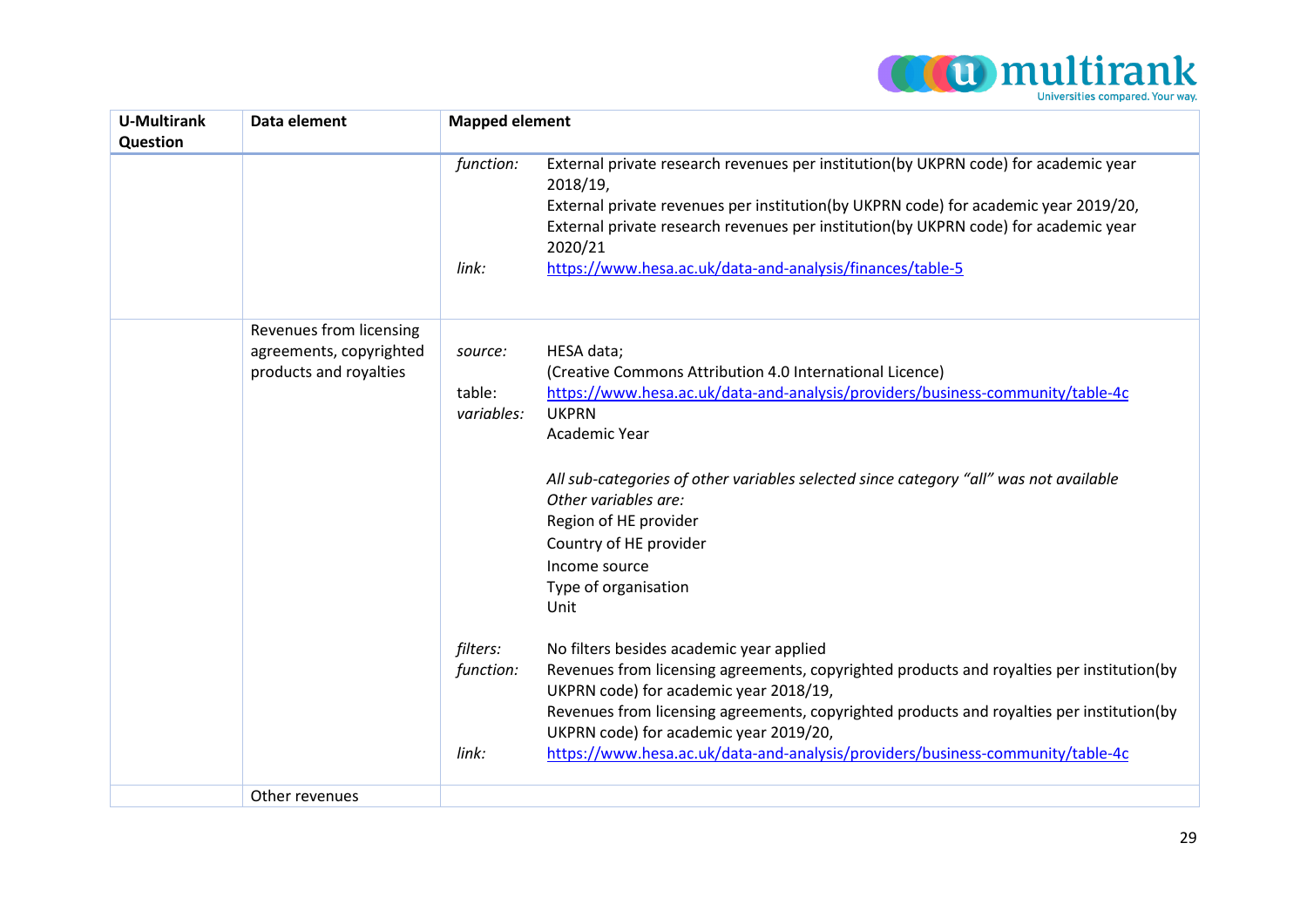

| <b>U-Multirank</b> | Data element       | <b>Mapped element</b> |                                                                                |
|--------------------|--------------------|-----------------------|--------------------------------------------------------------------------------|
| <b>Question</b>    |                    |                       |                                                                                |
| Q19:               | Total expenditure  |                       |                                                                                |
| <b>Expenditure</b> |                    | source:               | <b>HESA</b> data                                                               |
|                    |                    |                       | (Creative Commons Attribution 4.0 International Licence)                       |
|                    |                    | table:                | https://www.hesa.ac.uk/data-and-analysis/finances/table-1                      |
|                    |                    | variables:            | <b>UKPRN</b>                                                                   |
|                    |                    |                       | Region of HE provider                                                          |
|                    |                    |                       | Country of HE provider                                                         |
|                    |                    |                       | <b>Category Marker</b>                                                         |
|                    |                    |                       | Category                                                                       |
|                    |                    |                       | Academic Year                                                                  |
|                    |                    |                       |                                                                                |
|                    |                    | filters:              | Region of HE provider=All,                                                     |
|                    |                    |                       | Country of HE provider=All,                                                    |
|                    |                    |                       | Category Marker=Expenditure,                                                   |
|                    |                    |                       | Category=Total Expenditure,                                                    |
|                    |                    | function:             | Total expenditure per institution(by UKPRN code) for academic year 2018/19,    |
|                    |                    |                       | Total expenditure per institution(by UKPRN code) for academic year 2019/20     |
|                    |                    |                       | Total expenditure per institution(by UKPRN code) for academic year 2020/21     |
|                    |                    | link:                 | https://www.hesa.ac.uk/data-and-analysis/finances/table-1                      |
| Q21: Graduate      | Number of graduate | source:               | HESA data;                                                                     |
| companies          | founded companies  |                       | (Creative Commons Attribution 4.0 International Licence)                       |
|                    |                    | table:                | https://www.hesa.ac.uk/data-and-analysis/providers/business-community/table-4e |
|                    |                    | variables:            | <b>UKPRN</b>                                                                   |
|                    |                    |                       | Academic Year                                                                  |
|                    |                    |                       | Metric                                                                         |
|                    |                    |                       | <b>Category Marker</b>                                                         |
|                    |                    |                       |                                                                                |
|                    |                    | filters:              | Metric=Number (of newly registered companies within the reporting period),     |
|                    |                    |                       | Category Marker=Graduate start-ups                                             |